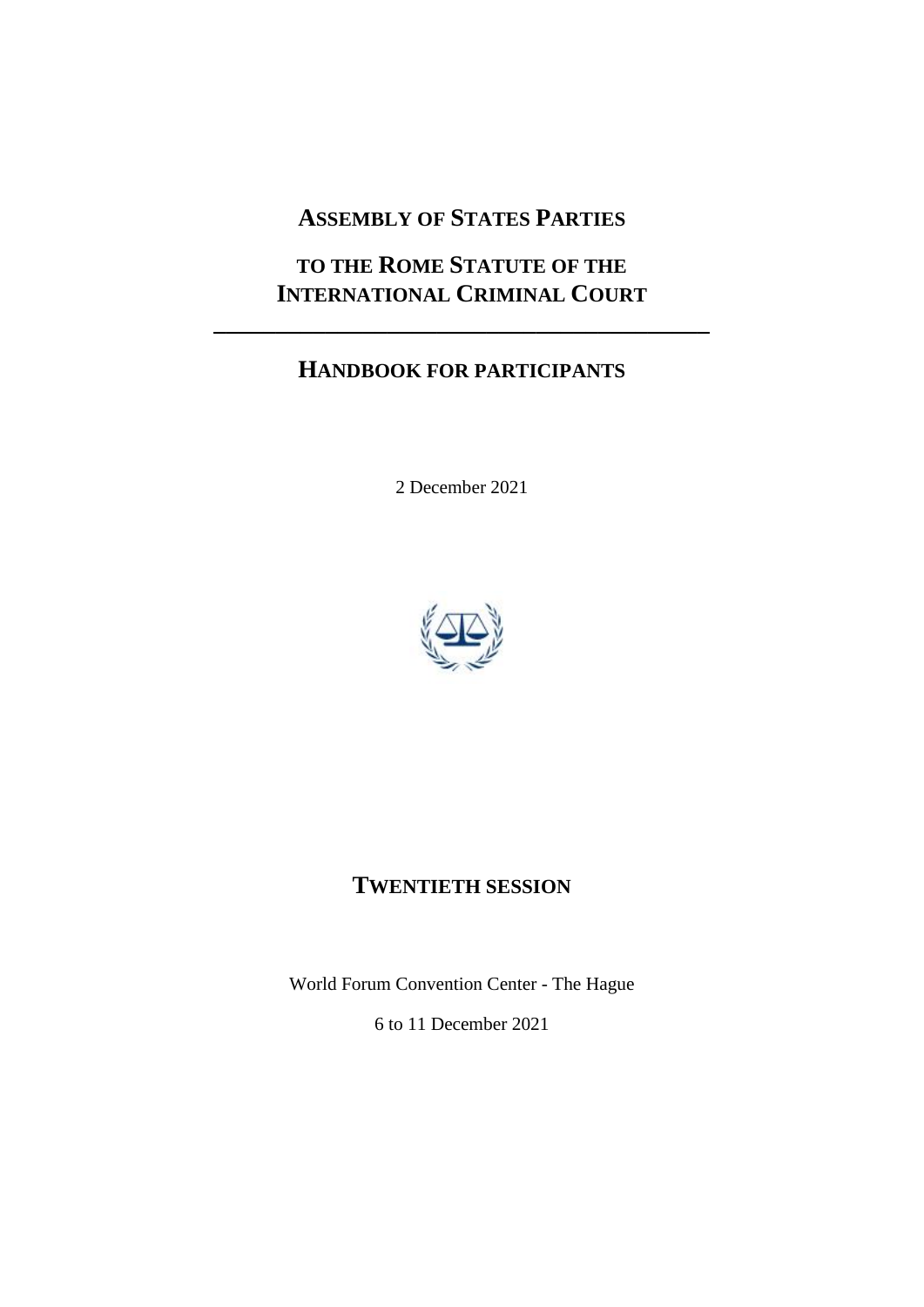# Contents

| Page |
|------|
|      |
|      |
|      |
|      |
|      |
|      |
|      |
|      |
|      |
|      |
|      |
|      |
|      |
|      |
|      |
|      |
|      |
|      |
|      |
|      |
|      |
|      |
|      |
|      |
|      |
|      |
|      |
|      |
|      |
|      |
|      |
|      |
|      |
|      |
|      |

Prepared by the Secretariat of the Assembly of States Parties, 2 December 2021.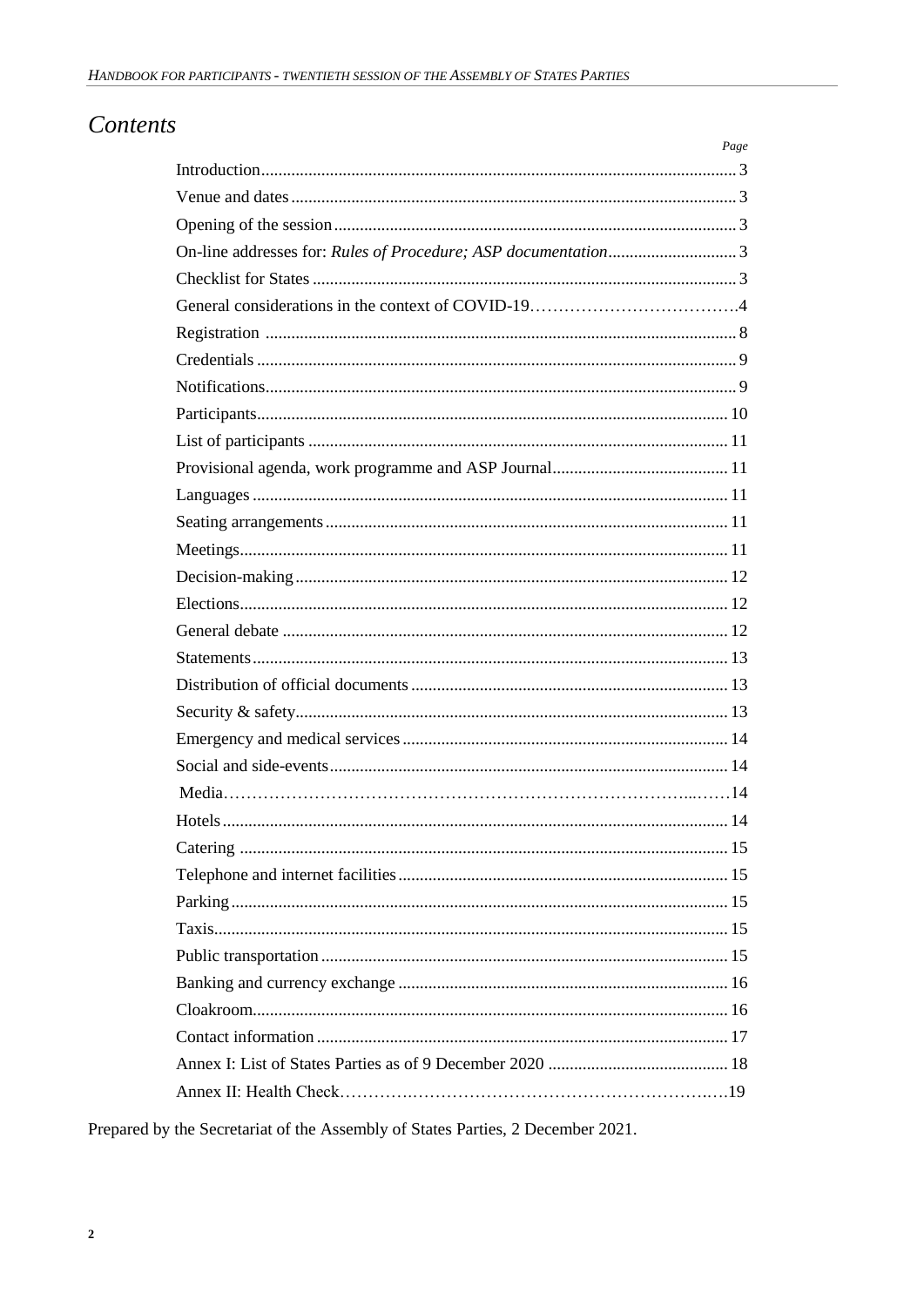## **Introduction**

At its fourth plenary meeting, on 16 December 2020, the Assembly of States Parties to the Rome Statute of the International Criminal Court (the Assembly) decided to convene its twentieth session in The Hague, The Netherlands from 6 to 11 December 2021.

Invitations to the twentieth session of the Assembly was sent to States and other entities on 25 February2021 (Note verbale ICC-ASP/20/S/30).

The Assembly has a Bureau consisting of the President, two Vice-Presidents and 18 members elected by the Assembly from among the representatives of the States Parties for three-year terms. At the beginning of the first resumption of the nineteenth session on 18 December 2020, the Assembly elected H. E. Ms. Silvia Fernández de Gurmendi (Argentina) to serve as President for the period 2021-2023. At its 6th meeting, on 12 February 2021, the Assembly elected H.E. Ms. Kateřina Sequensová (Czech Republic) and H.E. Mr. Robert Rae (Canada) to serve as Vice-Presidents. The other current members of the Bureau are: Bangladesh, Brazil, Côte d'Ivoire, Cyprus, Ecuador, Ghana, Kenya, Liechtenstein, Mexico, Norway, Romania, Senegal, Serbia, Slovakia, Spain, the State of Palestine, Uganda and the United Kingdom.<sup>1</sup>

### **Venue and dates**

The twentieth session of the Assembly will be held from 6to 11 December 2021 in the World Forum Convention Center (WFCC), Churchillplein 10, The Hague (Den Haag), the Netherlands.

### **Opening of the session**

The official opening of the twentieth session will take place in the King Willem-Alexander room at the World Forum Convention Center on 6 December 2021 at 10:00 hours. Participants are requested to be seated in the World Forum Theater by 09:45 hours. Please note that all times mentioned in the Handbook are The Hague times.

Twentieth session documentation can be found [here.](https://asp.icc-cpi.int/en_menus/asp/sessions/documentation/20th%20session/Pages/default.aspx)

The *Rules of Procedure of the Assembly of States Parties and other relevant publications* can be accessed [here.](https://asp.icc-cpi.int/en_menus/asp/publications/Pages/asp%20publications.aspx)

## **Checklist for states**

 $\overline{a}$ 

- 1. Register each participant who will attend session in-person by using the registration form. In addition, each participant will require a day pass to enter the World Forum Convention Center and access will be limited to **two representatives per State Party and two representatives per Observer and Invited State** at any given time.
- 2. States Parties: Submit credentials to the Secretariat of the Assembly of States Parties with in-person participants.

<sup>&</sup>lt;sup>1</sup> At its 17th meeting, on 12 January 2021, the Bureau took note of the seat-sharing arrangements agreed to by the Asia-Pacific Group States and the Western European and other States Group:

https://asp.icc-cpi.int/iccdocs/asp\_docs/ASP19R/Bureau17.agenda%20and%20decisions%20-%20ENG.pdf.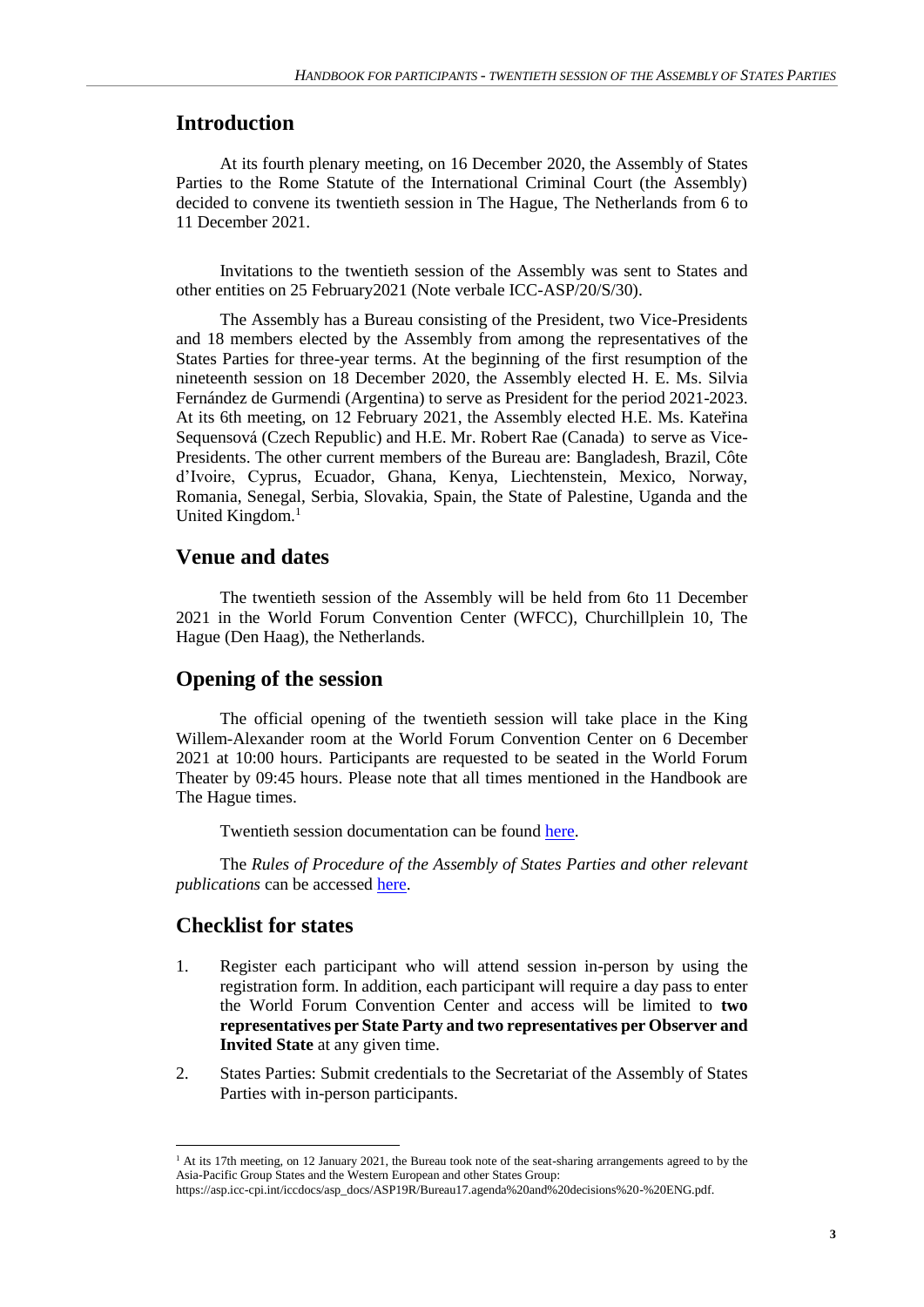3. Observer States: Submit a notification to the Secretariat of the Assembly of States Parties with the names of in-person participants.

For more details and sample credentials letter/notification letter, see page 3 below.

## **General considerations in the context of COVID-19**

The practical arrangements for the conduct of the twentieth session will be affected by COVID-19, including with regard to whether certain events take place, how they are conducted and the number of attendees. These arrangements have been made taking into account risk assessments and advice provided by the World Forum as well as the guidance received from the City of The Hague and the Dutch government (Notes Verbales DPG-Min-BuZa.2021.182-66 dated 1 October 2021, DPG-Min-BuZa.2021.10340-21 dated 10 November 2021 and DPG-Min-BuZa.2021.10385-37 dated 16 November 2021) and up-to-date understanding of the risks posed by the pandemic to delegates, attendees and Court staff .

#### **COVID-19 certificate**

All attendees and support staff will be asked to confirm their vaccination status before entering the World Forum premises. Access will be granted to the participants who can present one of the following documents:

a) the European Union digital COVID certificate  $(DCC)^2$  or Dutch COVID-19 entry pass system with QR codes, which includes:

i) full vaccination;

ii) recovery certificate; or

b) written paper proof of vaccination with vaccines approved by the European Medicines Agency (EMA) or on the Emergency Use Listing of the World Health Organization (WHO).<sup>3</sup>

The Secretariat of the Assembly would provide a non-transferable a sticker for the name badge to attendees who present a) or b) as per above so that they do not need to show the COVID-19 pass QR code or written proof of vaccination again during the week of twentieth session.

c) negative test result (a QR code of the Dutch COVID-19 entry pass system is acceptable). On-site antigen testing will be available for free for delegates/participants who do not fall under the first two groups indicated in paragraphs a) and b) or that wish to undertake the test in order to access other venues in The Hague. The testing process would take about 20 minutes. The test would be valid for 24 hours and would need to be undertaken on a daily basis. This would allow individuals to receive a QR code which could be uploaded to the CoronaCheck app or to receive a paper certificate valid for 24 hours, including for entry to the other venues, such as restaurants, bars, etc. The tests

 $\overline{a}$ 

<sup>2</sup> [https://ec.europa.eu/info/live-work-travel-eu/coronavirus-response/safe-covid-19-vaccines-europeans/eu-digital](https://ec.europa.eu/info/live-work-travel-eu/coronavirus-response/safe-covid-19-vaccines-europeans/eu-digital-covid-certificate_en)[covid-certificate\\_en;](https://ec.europa.eu/info/live-work-travel-eu/coronavirus-response/safe-covid-19-vaccines-europeans/eu-digital-covid-certificate_en) 22 non-EU countries (and territories) have joined the EU Digital COVID certificate system and the COVID certificates issued in those countries are accepted in the EU. <sup>3</sup> [https://www.government.nl/topics/coronavirus-covid-19/visiting-the-netherlands-from-abroad/requirements-for-](https://www.government.nl/topics/coronavirus-covid-19/visiting-the-netherlands-from-abroad/requirements-for-proof-of-vaccination)

[proof-of-vaccination.](https://www.government.nl/topics/coronavirus-covid-19/visiting-the-netherlands-from-abroad/requirements-for-proof-of-vaccination)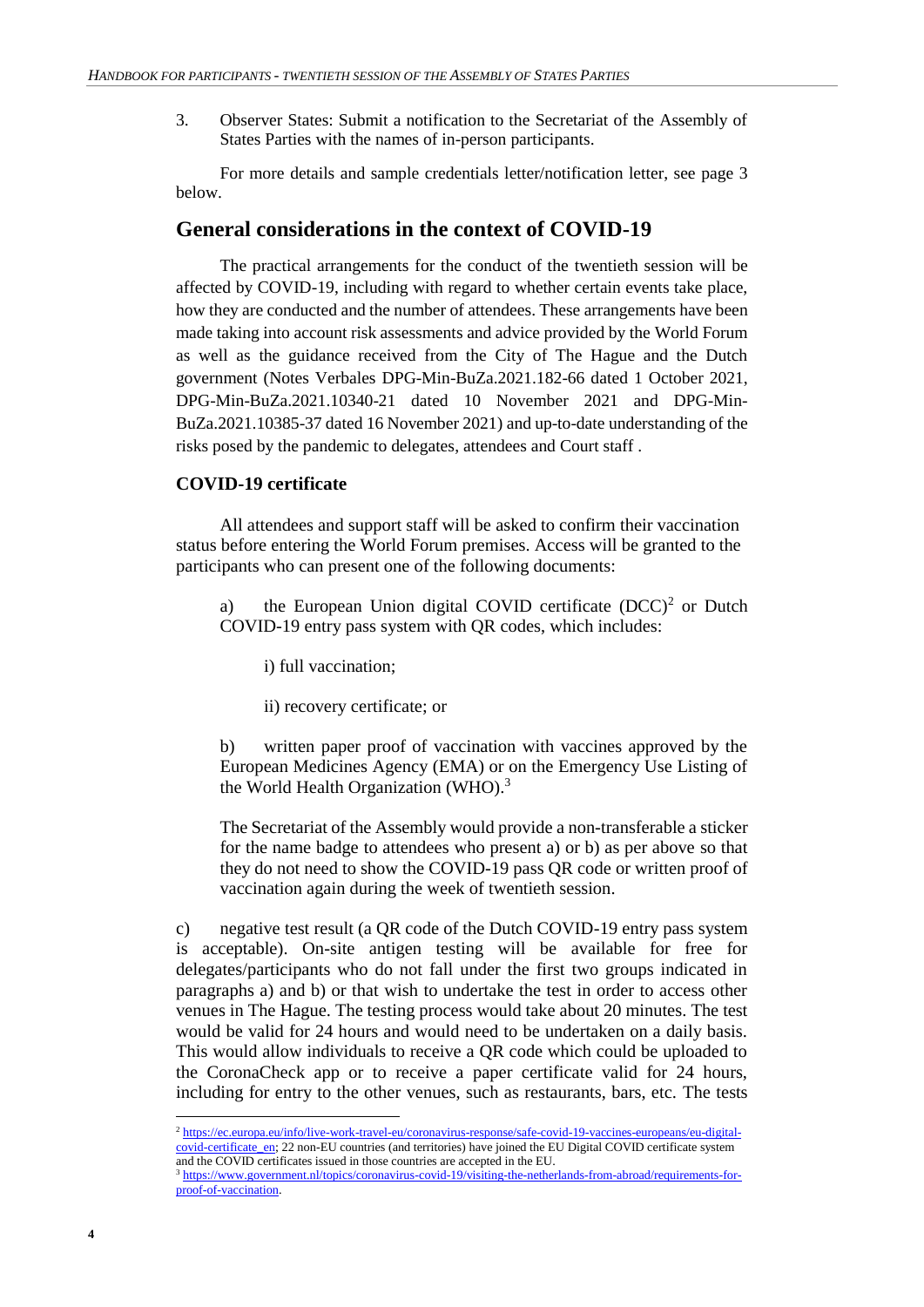will be conducted by a professional health company authorized by the Dutch Ministry of Health (https://www.alegriahealth.com/covid-testen).

In case of a positive test result, the participant will not be allowed to enter the Conference venue and will have to follow the guidelines of the Dutch government that will be communicated to them by the personnel of the testing station.

The testing station located at the World Forum will be open daily from 08.00 hrs. . Participants are strongly advised to arrive at the World Forum early in the morning to be on time for the session.

#### **Access and movement**

Entry to the World Forum Convention Center will be restricted in order to meet the occupancy limits and ensure that adequate space is maintained for physical distancing. No visitors will be allowed entry.

In order to minimize the contact between the participants, time slots will be allocated. The participants will be informed of the latter prior to the twentieth session of the Assembly. All participants will be required to attest as a condition of entry that they have not had symptoms of or been diagnosed with COVID-19, or had close contact with someone who has symptoms of or has been diagnosed with COVID-19, in the previous 14 days (see annex II below). International travellers should familiarize themselves with local health requirements

#### **Personal protective measures**

 $\overline{a}$ 

All attendees will be expected to wear a KN-95 mask which they will receive upon entry to the World Forum Convention Center, covering the nose and mouth, except when directly addressing a meeting. All attendees will be required to lower their face covering when entering the compound or passing other security checkpoints if so requested by security officers to allow confirmation of photo identification. Physical distancing of 1.5 metres is to be maintained except where to do so is considered unsafe or impractical. Hand sanitizing stations will be provided and increased cleaning will be implemented between meetings and for high-touch surfaces in order to reduce contact hazards. Frequent hand-washing with soap and water is encouraged.

In addition, the following mitigation measures will be in place:

- the Secretariat will provide the entry and exit safety briefings from the podium<sup>4</sup>;

- attendees should ensure that they use the designated entry and exit locations for their meetings so as to limit crowding;

- attendees should avoid gathering in groups for conversations and photos; and

- movement in the conference room, including on the podium, should be limited;

- there will be no rooms available for informal meetings or bilaterals.

<sup>4</sup> During an emergency, any exit or entrance may be used in accordance with the World Forum's emergency plans.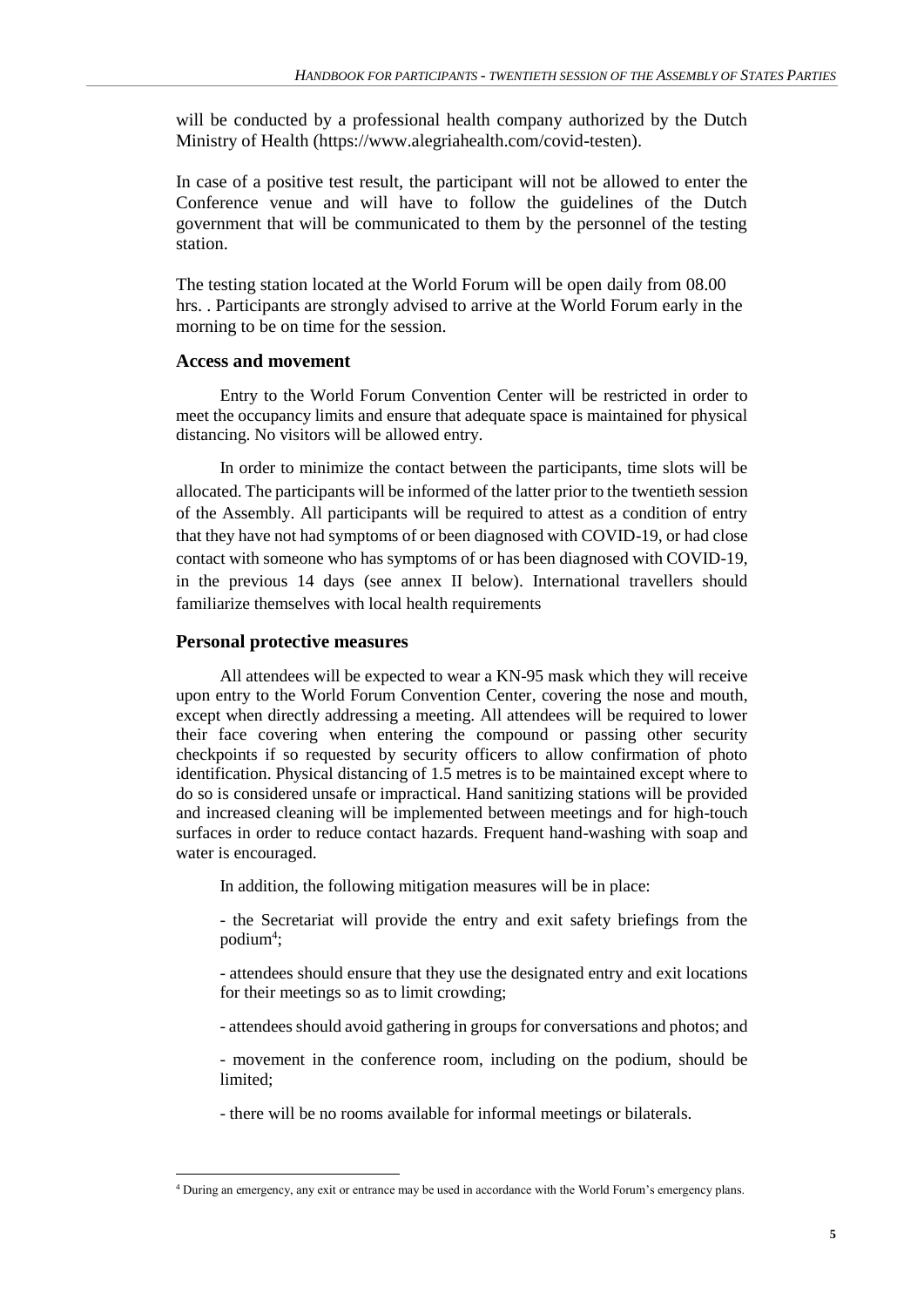#### **Reporting illness**

Attendees who become ill are requested to leave the complex immediately and seek medical care. It must be noted that State Parties and respective Embassies are responsible for having in place arrangements to assist their delegates in case of an emergency or medical situation, including liaising with the respective health establishments, general practitioner in The Hague and to ensure that their insurers cover any costs incurred.

For participants with a non-acute medical problem that really needs attention and who have no Embassy or mother-organization in the Netherlands, can contact International Health Centre in The Hague to arrange an appointment, tel.:  $+31$ 70 306 5111.

Attendees who are diagnosed with COVID-19 or show symptoms of the illness are strongly encouraged to notify the security or the Secretariat staff member. In addition, the WFCC provides a dedicated room with the medical First Aid station in Princess Alexia Room, as well as an isolation room dedicated to COVID-19, therefore anyone who exhibits possible symptoms or requires immediate care can be safely and comfortably quarantined until outside first responders arrive.

In case of symptoms related to COVID-19 you can make an appointment to get tested by calling the toll-free number 0800 1202 (or  $+31850659063$  if you are calling from a foreign phone). You can get tested in order to receive a written statement for the purposes of travelling, which can be arranged with private companies, such as KLM Travel Clinic upon appointment. Please see more information in the webpage [here.](https://klmhealthservices.com/en/journey-preparation/coronatest/)

The nearest hospital is: Haga Ziekenhuis Sportlaan 600, 2566 MJ Den Haag. Phone: +31 (0)70 210 00 00.

The main number to call in case of an Emergency (police, fire, ambulance) is **112**. For non-urgent matters, the police can be reached at 0900-8844.

#### **Contact Tracing**

The process of contact tracing will be performed by the members of the Secretariat of the Assembly for all the participants who will enter the World Forum Convention Center. There will be a contact tracing desk and an exit registration desk where participants will be required to provide their contact details: First Name, Last Name, Affiliation. In addition, the time of the entry and exit will be noted down by the staff members in charge of the contact tracing.

In case any of the participants is diagnosed with COVID-19 within 14 days of their attendance to the ASP19 event, they are kindly requested to notify the Secretariat of the Assembly via email:  $\frac{\text{asp@}$ icc-cpi.int..

#### **Venue configuration and seating arrangements**

Throughout the premises, doors will be left open to allow no-touch passage. In addition, walkways will be arranged, facilitating movement to and from the meeting rooms, toilets, and corridors. To improve one-way flow, floor markings and direction signs will be placed on these walkways. Seating will be removed from common areas. All attendees are requested to avoid congregating in common spaces.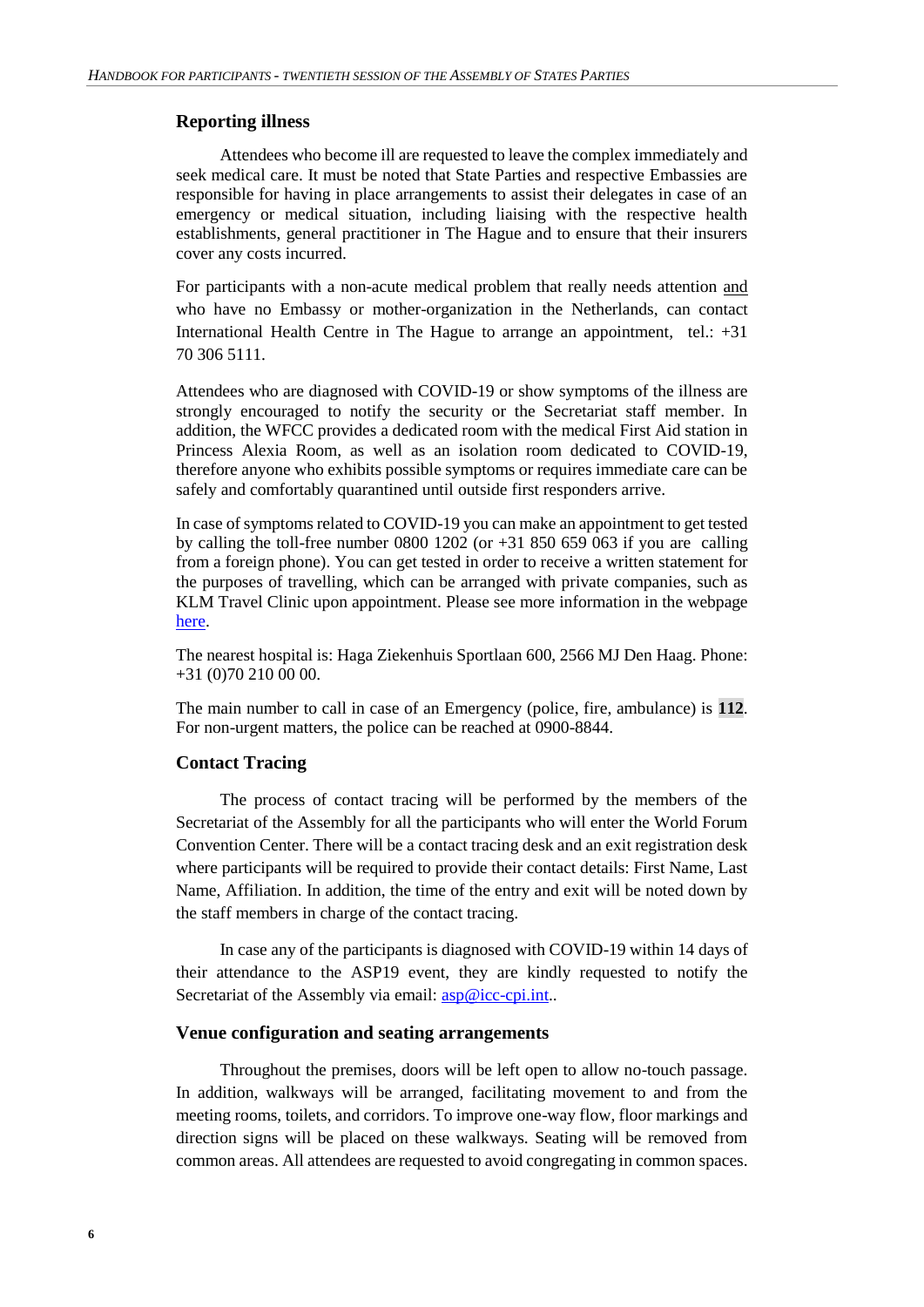The seating arrangement in the main plenary room (King Willem Alexander or KWA) will be arranged as follows: social distancing of 1.5 meters is to be observed between delegations.

Each State Party is entitled to have two seats at the desk in the KWA with a microphone and table with no social distancing within a delegation.

Observer and invited States will be entitled to two delegates per State: one delegate will be seated on the main floor with a microphone and table while the second delegate would be seated at the balcony.

Each international organization that has registered by the deadline will have one dedicated seat with a microphone and table.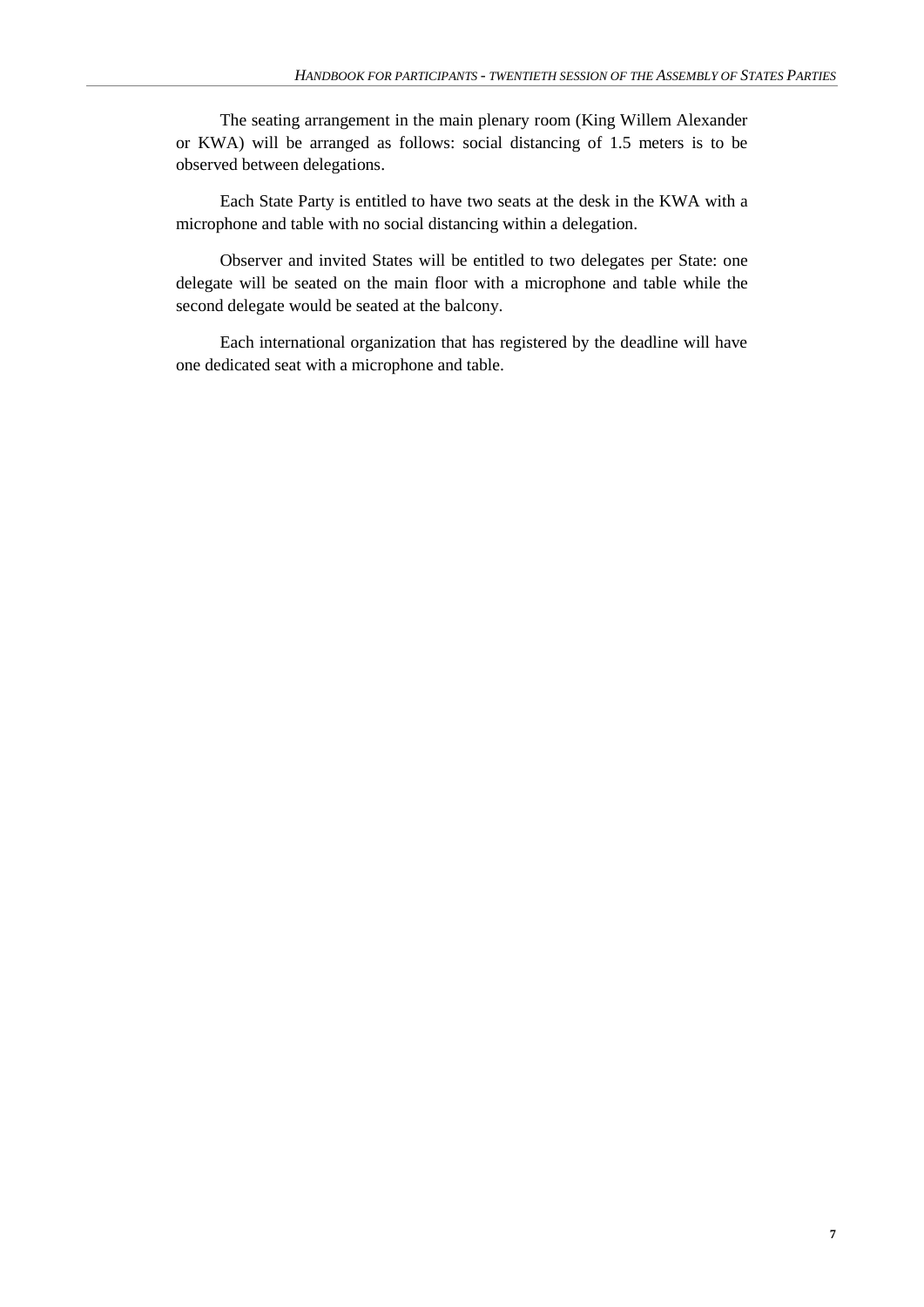## **Registration**

All States participants are advised that they will be admitted to the conference only upon presentation of a Conference pass and a daily pass. The registration form was disseminated to all States via email on 4 November 2021 and can also be accesse[d here.](https://asp.icc-cpi.int/en_menus/asp/sessions/documentation/20th%20session/Pages/default.aspx)

The number of the NGOs attending the twentieth session in-person will be limited to sixteen. They must submit a written request naming each of its representatives on official letterhead to the Secretariat or to the Coalition for the International Criminal Court (CICC) by 19 November 2021. NGO representatives will have to present the letter issued by the ASP Secretariat, confirming their eligibility to attend the twentieth session, to the registration desk to obtain a Conference pass and a daily pass.

Delegates who have registered by , 3 December 2021 can start to collect their badges during early registration as of Sunday, 5 December from 15:00 to 16700 at the registration desk at the World Forum Convention Centre. Daily registration desk will be open from 6 to 11 December from 8:00 to 16:00 hours. Conference passes will be issued upon presentation of valid identification, preferably a passport.

The Hague or Brussels based delegates of States who are already in possession of an ICC badge, also need to submit a registration form, and they can access the premises with the ICC badge only if they have a day pass.

During registration, Governments should ensure that the registration form includes the individual email address of each member of the delegation. Providing the individual e-mail addresses will ensure that all representatives receive any additional information that the Secretariat might need to send with regard to the twentieth session.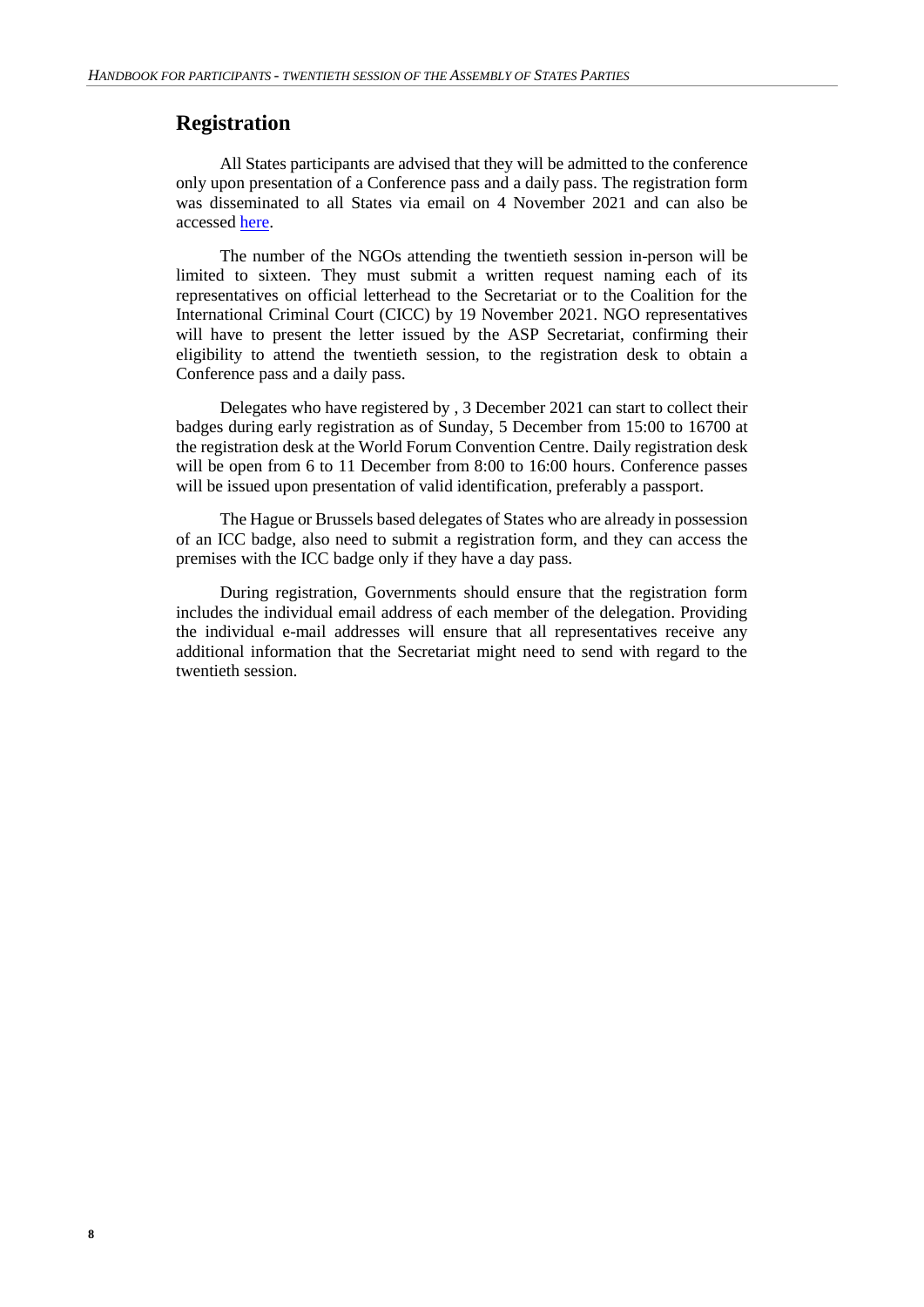## **Credentials**

#### **Credentials of States Parties**

Pursuant to Rule 24 of the *Rules of Procedure of the Assembly of States Parties*, original credentials of representatives of States Parties and the names of alternates and advisers shall be submitted to the Secretariat if possible not later than 24h after the opening of the session. Advance scanned copies of credentials (preferably in PDF format) should be sent by e-mail to the Secretariat (asp@icc-cpi.int) on the understanding that original credentials will also be submitted not later than 24h after the opening of the session. The credentials shall be issued by the Head of State or Government or by the Minister of Foreign Affairs or by a person authorized by either of them.

Rule 26: Pending a decision of the Assembly upon their credentials, representatives of States Parties shall be entitled to participate provisionally in the Assembly.

#### **Sample of credentials letter for States Parties**

#### *[OFFICIAL LETTERHEAD]*

#### *Address to Secretariat of the Assembly*

Whereas [*name of State Party*] desires to be represented at the twentieth session of the Assembly of States Parties to the Rome Statute of the International Criminal Court to be held in The Hague, from 6 to 11 December 2021,

Now therefore we *[Head of State or Government or Minister of Foreign Affairs or person authorized by either]* have appointed the following participants to represent [*name of State Party*] to the twentieth session of the Assembly of States Parties to the Rome Statute of the International Criminal Court:

Twentieth session in The Hague:

| Representative (one): [name and title] |                          |
|----------------------------------------|--------------------------|
| $Alternate(s)$ :                       | $[name(s)$ and title(s)] |
| $Adviser(s)$ :                         | $[name(s)$ and title(s)] |

The representative has full powers to act and take decisions on behalf of the Government of *[name of State Party]*

#### *[CERTIFIED WITH SIGNATURE AND SEAL]*

## **Notifications**

#### **Notifications from Observer States**

Pursuant to Rule 28 of the *Rules of Procedure of the Assembly of States Parties*, regarding original notification of participation of representatives of Observer States, the names of designated representatives of Observer States and of alternates and advisers who accompany them shall be submitted to the Secretariat. Advance scanned copies of notifications should be sent by e-mail to the Secretariat (asp@icc-cpi.int) on the understanding that original notifications will also be submitted.

#### **States not having observer status**

Pursuant to Rule 94 of the *Rules of Procedure of the Assembly of States Parties*, at the beginning of each session of the Assembly, the President may, subject to the approval of the Assembly, invite a given State which is not a party and does not have observer status to designate a representative to be present during the work of the Assembly.

#### **Sample of notification from Observer States**

#### *[OFFICIAL LETTERHEAD]*

#### *Address to Secretariat of the Assembly*

The Embassy/Mission of *[name of State]* presents its compliments to the Secretariat of the Assembly of States Parties and has the honor to submit the composition of the *[name of State]* delegation to the twentieth session of the Assembly of States Parties to the Rome Statute of the International Criminal Court to be held in The Hague, from 6 to 11 December 2021,

Twentieth session in The Hague:

Representative (one): [name and title]

| $Alternate(s)$ :      | [name(s) and title(s)] |
|-----------------------|------------------------|
| $\text{Adviser}(s)$ : | [name(s) and title(s)] |

The Embassy/Mission of [*name of State*] avails itself of this opportunity to renew to the Secretariat of the Assembly of States Parties the assurances of its highest consideration.

*[CERTIFIED WITH SIGNATURE AND SEAL]*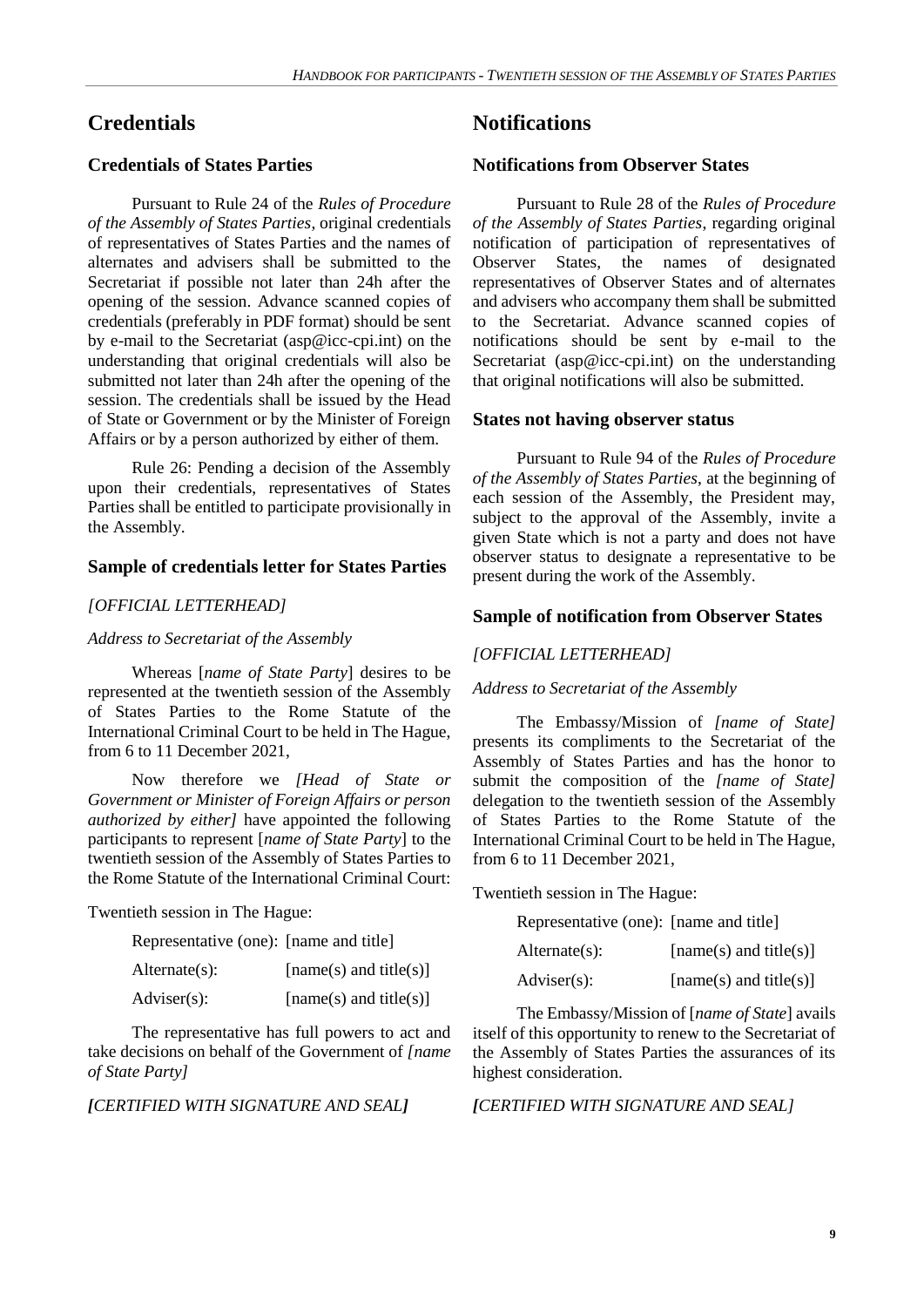## **Participants**

According to the Rules of Procedure of the Assembly of States Parties, the following may take part in the sessions of the Assembly:

#### **States**

All States Parties to the Rome Statute are entitled to participate in the meeting and will have the right to request the inclusion of supplementary items on the agenda, deliver statements, and to vote. Other States which have signed the Statute or the Final Act are also invited to participate in the meeting as observers, without a right to vote. A State which is not a party and does not have observer status may be invited by the President subject to the approval of the Assembly.

Each State Party shall be represented by one representative, who may be accompanied by alternates and advisers. Each Observer State may be represented in the Assembly by one designated representative, who may be accompanied by alternates and advisers. The representative may designate an alternate or an adviser to act in his/her capacity.

#### **Intergovernmental organizations and other entities**

Entities, (regional) intergovernmental organizations and other entities with a United Nations General Assembly (UNGA) standing invitation, as well as other international bodies who were invited to the Rome Conference, accredited to the Preparatory Commission or are invited by the Assembly, may participate as observers, without the right to vote. (See *Rules of Procedure*, Rule 92, for complete text).

#### **Non-governmental organizations (NGOs)**

NGOs invited to the Rome Conference in 1998, registered to the Preparatory Commission for the International Criminal Court, or having consultative status with ECOSOC whose activities are relevant to the activities of the Court, and other NGOs invited by the Assembly may attend under the conditions laid down in the Assembly's Rules of Procedure. (See *Rules of Procedure*, Rule 93, for complete text).

#### **International Criminal Court**

The President of the Court, the Prosecutor and the Registrar, or their representatives, may participate, as appropriate, in meetings of the Assembly and the Bureau in accordance with the provisions of the *Rules of Procedure* and may make oral or written statements and provide information on any question under consideration.

#### **United Nations**

The United Nations has a standing invitation to participate, without the right to vote, in the work and deliberations of the Assembly. The Secretary-General of the UN, or his/her designated member of the UN Secretariat, may participate in the meetings of the Assembly and the Bureau. He/She may make oral or written statements concerning any question under consideration by the Assembly which pertains to United Nations activities and provide information as appropriate.

*Participating Governments, intergovernmental organizations and non-governmental organizations are responsible for the costs of participation of their delegates.*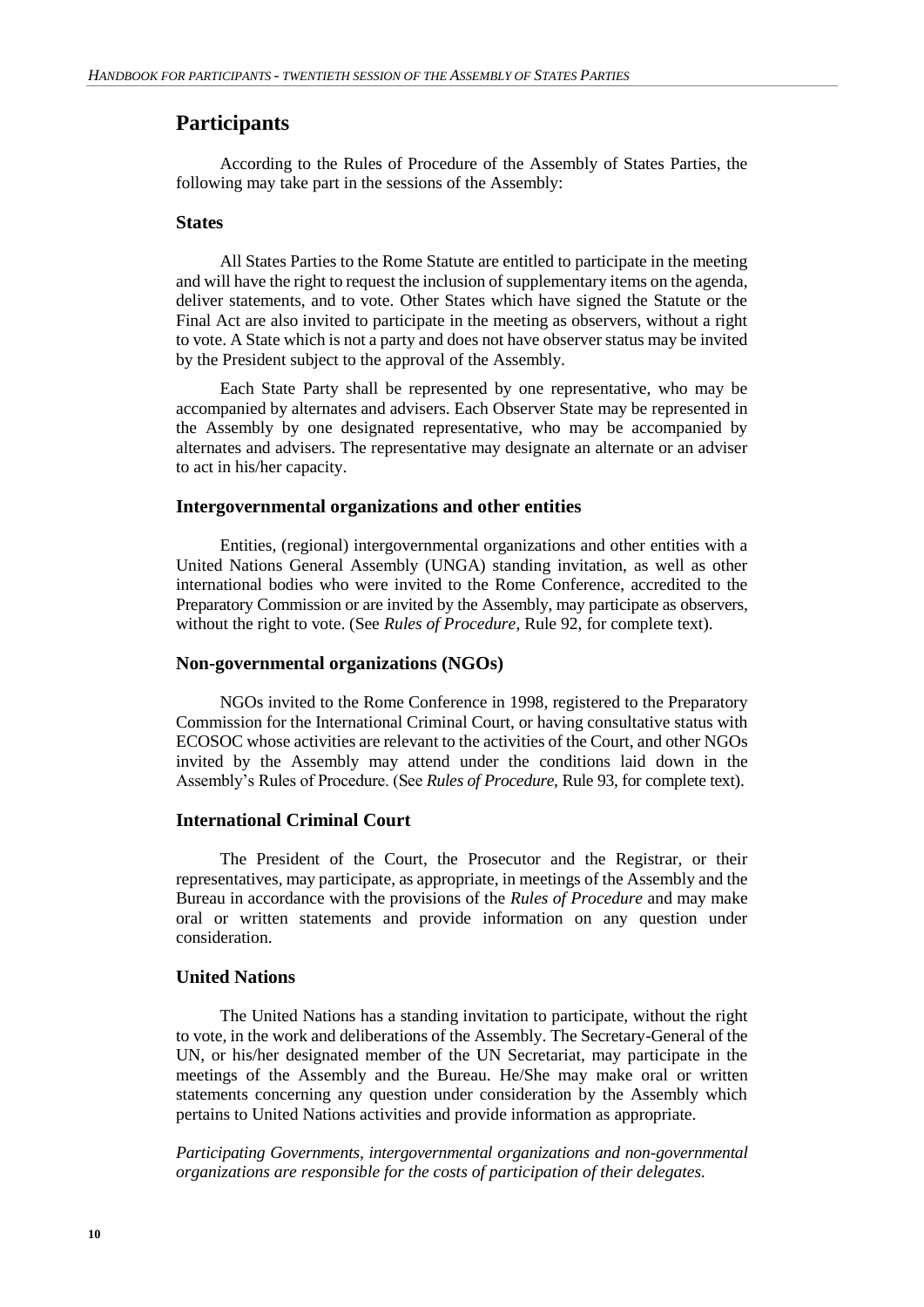## **List of participants**

A digital draft list of participants will be produced during the course of the twentieth session.

#### **Provisional agenda, work programme and ASP Journal**

The provisional agenda for the twentieth session of the Assembly is contained in document ICC-ASP/20/1and can be found at the website of the Assembly [here.](https://asp.icc-cpi.int/en_menus/asp/sessions/documentation/20th%20session/Pages/default.aspx)

In view of the crucial nature of the matters to be considered by the Assembly at the session and the need to reach important decisions, Government representation at the highest possible political level is strongly encouraged. Governments are also encouraged to include in their delegations representatives of central authorities and other Government representatives with expertise in the issues covered in the agenda.

In addition, the provisional programme of work, as approved by the Bureau can be found at the above link.

The daily ASP Journal containing information on meetings, side-events, and announcements will be available on the webpage of the Assembly.

#### **Languages**

For the Plenary and the meetings of the Working Groups taking place in the King Willem-Alexander room simultaneous interpretation into Arabic, English, French and Spanish will be provided.

Each seat in the World Forum Theater of the World Form Convention Center for which simultaneous interpretation is available will be equipped with individually wrapped portable receiving set and headphone. All participants should leave the headsets on the table when departing the meeting at the King Willem Alexander conference room to allow for proper clean up.

*Participants are requested not to remove that equipment from the meeting rooms so that it may be checked periodically and the batteries may be recharged if necessary.*

#### **Seating arrangements**

States Parties will be seated in English alphabetical order, starting with the State drawn by lots (Australia for the twentieth session). Two designated seats which will be at a table, will be provided to each State Party. Observer States and invited States will be seated in alphabetical order behind the States Parties. International/Intergovernmental organizations, representatives from the Court, and NGOs will be seated in designated areas.

### **Meetings**

The meetings of the Assembly and of its subsidiary bodies with general membership shall be held in public, unless the Assembly decides that exceptional circumstances require that the meetings shall be held in private. As a general rule, meetings of the Bureau and of subsidiary bodies with limited membership shall be held in private, unless the body concerned decides otherwise.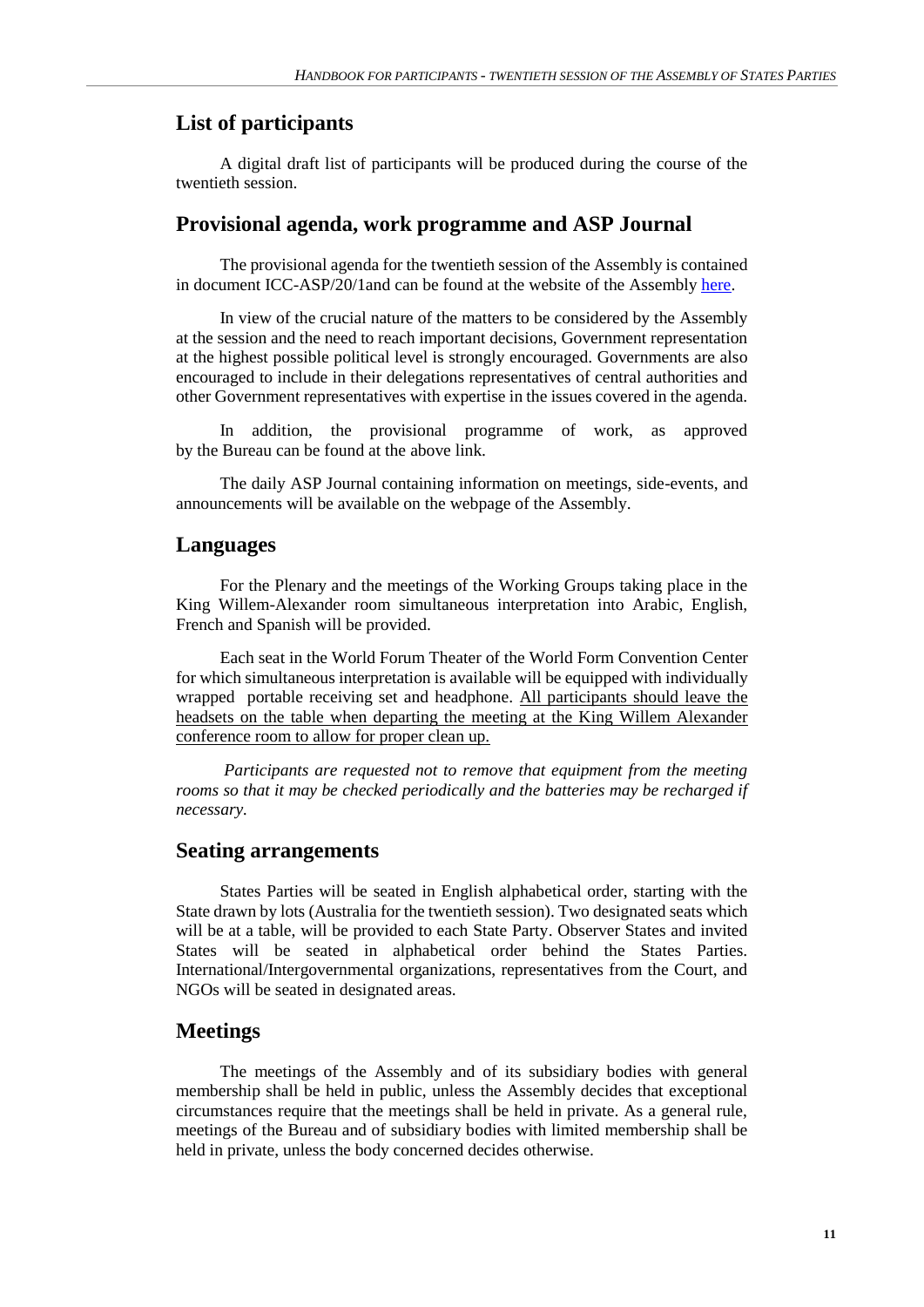The programme of the meetings will be included in the *ASP Journal*, which will be issued digitally on a daily basis and will specify conference rooms and times of meetings [here.](https://asp.icc-cpi.int/en_menus/asp/sessions/documentation/20th%20session/Pages/default.aspx)

Unless otherwise indicated, morning meetings will be held from 10:00 to 13:00 hours; afternoon meetings from 15:00 to 18:00 hours.

The plenary sessions will be live streamed on the ICC [YouTube channel](https://www.youtube.com/user/IntlCriminalCourt) of the International Criminal Court in floor, English and French language.

### **Decision-making**

Every effort shall be made to reach decisions in the Assembly and in the Bureau by consensus. If consensus cannot be reached, decisions shall be taken by vote. Each State Party shall have one vote. Decisions on matters of substance must be approved by a two-thirds majority of States Parties present and voting. Decisions on matters of procedure shall be taken by a simple majority of States Parties present and voting. States Parties are reminded of article 112, paragraph 8, of the Rome Statute of the International Criminal Court which reads:

"A State Party which is in arrears in the payment of its financial contributions towards the costs of the Court shall have no vote in the Assembly and in the Bureau if the amount of its arrears equals or exceeds the amount of the contributions due from it for the preceding two full years. The Assembly may, nevertheless, permit such a State Party to vote in the Assembly and in the Bureau if is satisfied that the failure to pay is due to conditions beyond the control of the State Party."

As at 31 October, there were 9 States in arrears.

## **Elections**

At the twentieth session, the Assembly shall proceed with an election of the Bureau, two deputy prosecutors, nine members of the Advisory Committee on nominations of judges and five members of the Board of Directors of the Trust Fund for Victims*.*

In accordance with article 112, paragraph 8, of the Rome Statute, States in arrears would not be able to vote at the twentieth session.

More information on the elections as well as nominations can be found [here.](https://asp.icc-cpi.int/en_menus/asp/elections/pages/elections2021.aspx)

### **General debate**

The general debate will take place on the first day of the Assembly, i.e. Monday, 6 December, from 15:00 to 18:00 and on the second day, Tuesday, 7 December, from 10:00 to 13:00 and from 15:00-18:00.

As per Bureau decision from 8 September 2021 and given the challenges faced by the coronavirus (COVID-19) pandemic, the modalities of holding the General debate would include the pre-recorded videos or in-person statements which may be delivered during the General debate. Ministers, Vice-Ministers and State Secretaries will be given precedence on the list. Time slots will be allocated on firstcome first-serve basis with States Parties being given priority. All pre-recorded statements should be submitted by end of 1 December 2021 (Central European Time). The Bureau encourages States to deliver statements of no more than five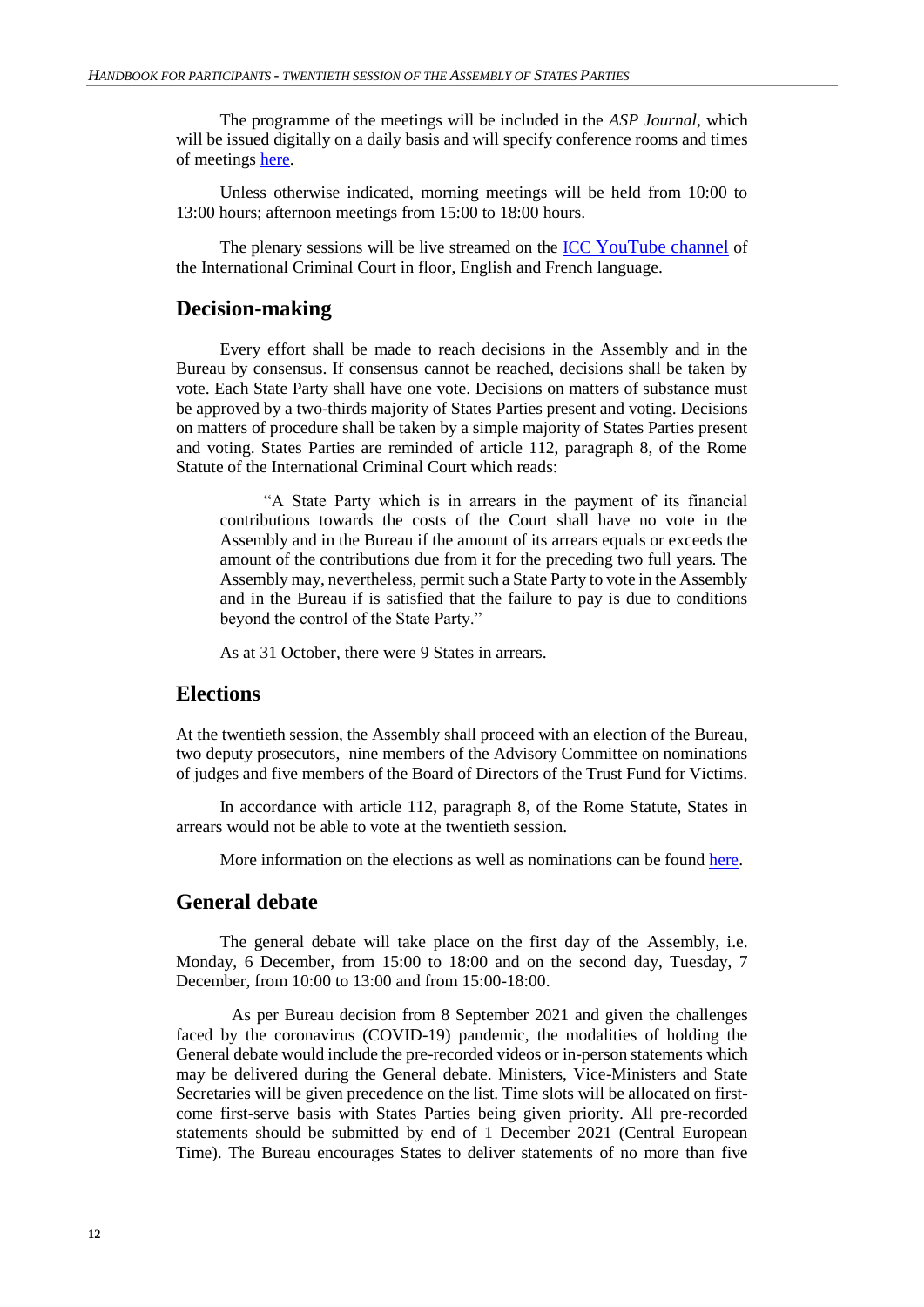minutes and also invites States in a position to do so to submit written statements only.

In accordance with rule 50 of the Rules of Procedure and with previous decisions of the Assembly, delegations are kindly reminded to deliver statements of **no more than 5 minutes** and the list of speakers has been prepared on the basis of the agreed 5-minute statement by each delegation.

Each delegation will be allocated one slot only. Delegations are advised that any changes to the level of representation for the general debate of the twentieth session should be communicated as soon as possible to the focal point of the Secretariat dealing with the general debate, Ms. Estera Luteranova, at: [Estera.Luteranova@icc-cpi.int.](mailto:Estera.Luteranova@icc-cpi.int)

#### **Statements**

Given the COVID-19 related risks, the Assembly will strive to have a paperless approach. Written statements will not be distributed in the conference room.

Speakers at the Assembly of States Parties are advised that providing in advance digital copies of prepared statements which they intend to read out in the Assembly greatly facilitates the work of the Secretariat. Although interpretations rely upon the statement actually delivered, copies of texts help interpreters to correctly render details and nuances. Speakers are therefore encouraged, whenever possible, to provide copies of their statements, as early as possible in advance of delivery.

Delegations are thus invited to send by e-mail an electronic copy of their statement(s), in one or more of the four official languages, to ensure timely posting of the text on the Assembly website. Statements should be sent to:  $\frac{\text{asp@icc-op.int}}{\text{ap@icc-op.int}}$ .

In accordance with the Bureau's decision on moving towards paper-less conference serving, delegations and all participants are requested to provide to the Secretariat digital versions of their statements, preferably in advance of the meetings [\(asp@icc-cpi.int](mailto:asp@icc-cpi.int) ).

*Written statements shall not be reproduced at the expense of the Assembly and shall not be issued as official documents.*

## **Distribution of official documents**

In accordance with the Bureau's decision on pursuing a paper-light approach to documentation for the twentieth session, pre-session documentation will no longer be made available to delegations.

All pre-session documentation in official languages is available [here.](https://asp.icc-cpi.int/en_menus/asp/sessions/documentation/20th%20session/Pages/default.aspx)

The in-session documentation will not be distributed in the conference room due to COVID-19, the Assembly will strive to have a paper-less approach.

## **Security and safety**

The security officers are present at the World Forum at all times and take every precaution to ensure the meetings are safe and secure. All participants must pass through security screening before accessing the Assembly premises.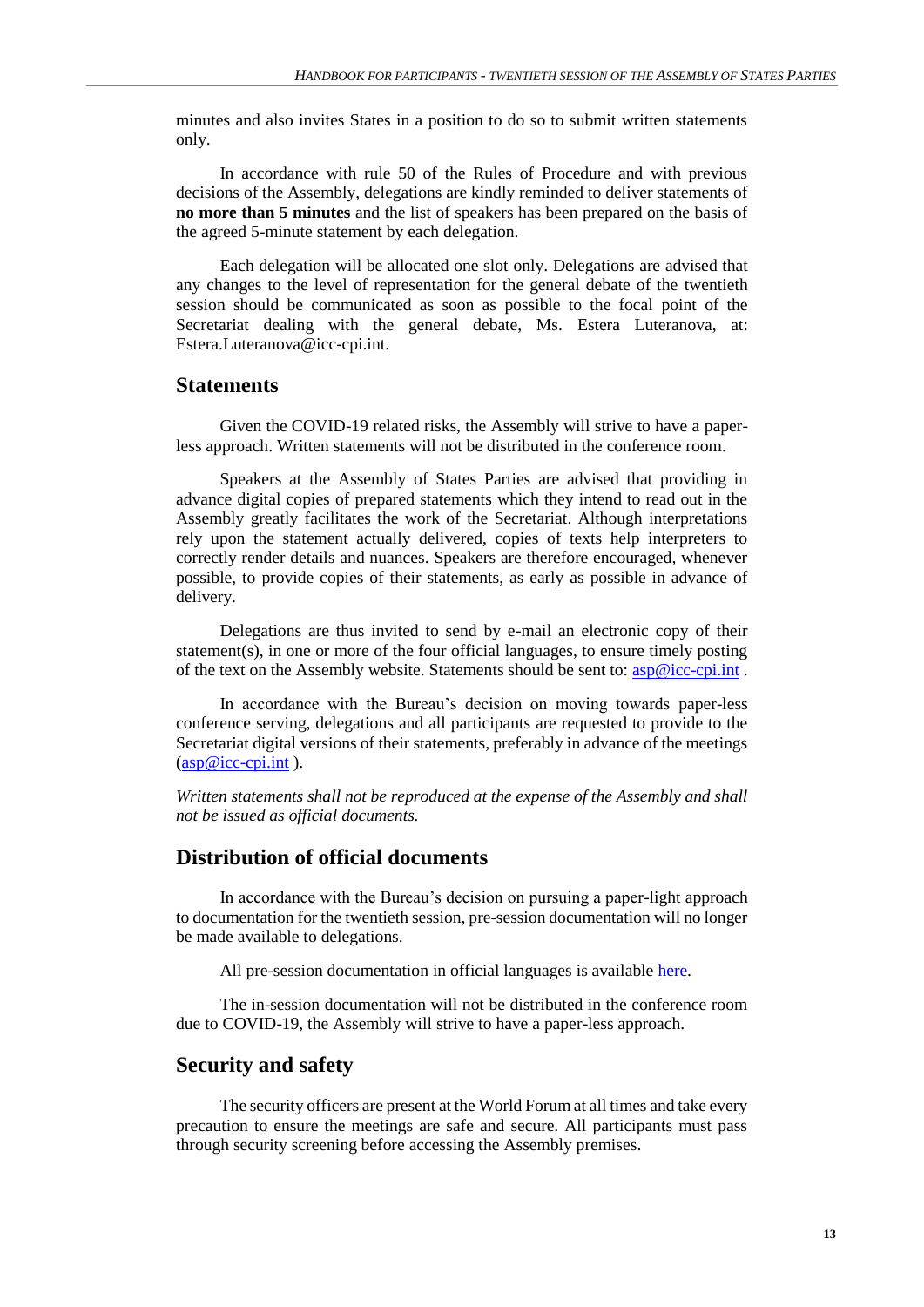Restrictions will be in place on the use of cellular telephones, radio transmitters, recording devices and camera equipment inside the conference area.

Delegates are reminded not to leave briefcases or any valuable items unattended in the meeting rooms. Participants are advised to carry their valuables safely, especially at railway stations and while on public transport.

### **Emergency and medical service**

#### **The Hague**

The main number to call in case of an Emergency (police, fire, ambulance) is **112**. For non-urgent matters, the police can be reached at 0900-8844.

The participants with a non-acute medical problem can contact International Health Centre in The Hague and arrange an appointment, tel.: +31 70 306 5111.

Nearest hospital: Haga Ziekenhuis Sportlaan 600, 2566 MJ Den Haag. Phone: +31 (0)70 210 00 00.

## **Social and side-events**

There will be no in-person social and side-events or exhibits. Side-events may be organized by the States, observers and non-governmental organizations in the virtual form. Virtual side-events sponsored by at least one State Party will be published in the ASP Journal. The respective organizers must convey the name of the side event, respective organizers, date and time (in the CET time zone) as well as virtual meeting credentials (meeting link) to the ASP Secretariat.

Please kindly note that the Secretariat does not send invitations to side-events. The invitations shall be sent by organizers for their respective side event.

### **Media**

Due to restrictions related to COVID-19 the participation of media will be limited to five participants and will be seated at the balcony.

### **Accessibility for persons with disabilities**

Attendees who require assistance or accommodation in the application of health and safety measures due to disabilities and in light of the additional restrictions and requirements relating to COVID-19 should contact the Secretariat via email at  $\frac{\text{asp@}$ icc-cpi.int.

#### **Hotels**

All participants are solely responsible for the reservations and payments of hotel rooms and, if necessary, contacting his or her Embassy for assistance. It is advisable to make reservations as soon as possible due to limited availability.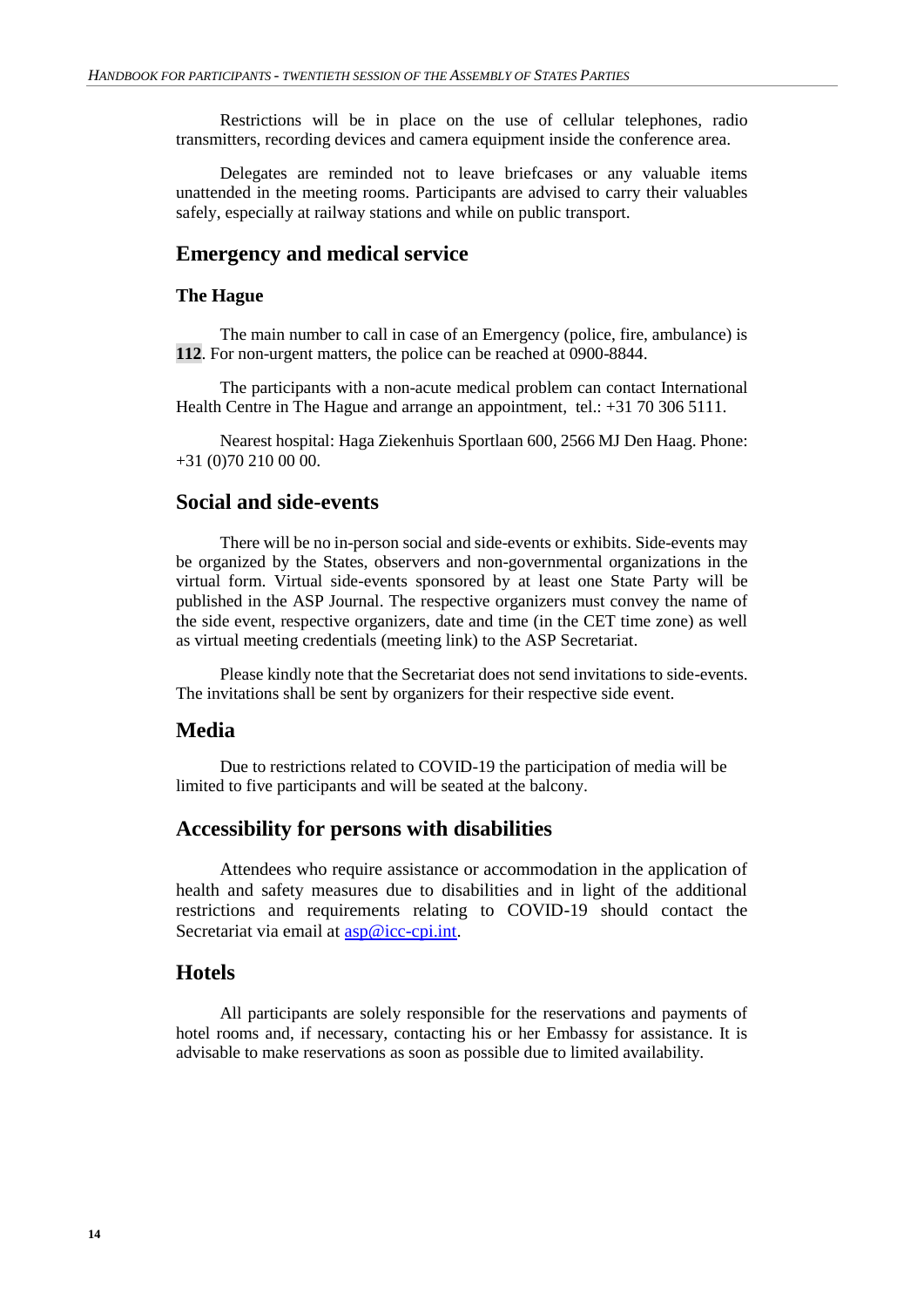## **Catering**

Coffee, tea and small snacks will be available in the café space after the security filters. The café space will close at 17:00. Each participant will have a bottled water on the desk at the conference room.

#### **Telephone and internet facilities**

If you are calling from outside the Netherlands to The Hague, add the country code (31) and the city code (70) to the telephone number. From within the Netherlands, calls to The Hague should be preceded by  $\overline{070}$ . Calls within the city do not require a city code.

Free Wi-Fi will be available in the King Willem-Alexander room, and main public areas.

## **Parking**

The World Forum is easily accessible and has its own parking facilities. Exit cards for the garage are available through the front office of World Forum or you can pay at the payment terminals in the parking garage (payment per hour) using your debit card or credit card. Please note that it is not possible to pay with cash.

The following standard rates apply for the parking garage:

Per hour  $\in$  4,00 From the 5th hour  $\epsilon$  17.50 Event ticket (max. 12 hours)  $\in$  17.50

Day ticket (13-24 hours)  $\epsilon$  27,50 After dropping off the attendees cars may be parked in the underground garage.

Exit cards for the garage are available through the Front Office of World Forum or you can pay at the payment terminals in the parking garage (payment per hour) using your debit card or credit card. Please note that it is not possible to pay with cash.

## **Taxis**

Participants are advised to only use licensed taxis which have blue number plates. When ordering a taxi, please indicate that special ICC rates are available to you when you use taxis from the following companies:

Noordzee Taxi: +31(0)70-358 9999 Hofstad Taxi: +31(0)70-346 2626

Please note that an appropriate mask or face covering that covers the nose and mouth is mandatory in taxis.

#### **Public transportation**

The WFCC can be reached from The Hague Central Station (CS) by tram #16 direction Statenkwartier (Statenplein stop which is 9 minute walk to WFCC).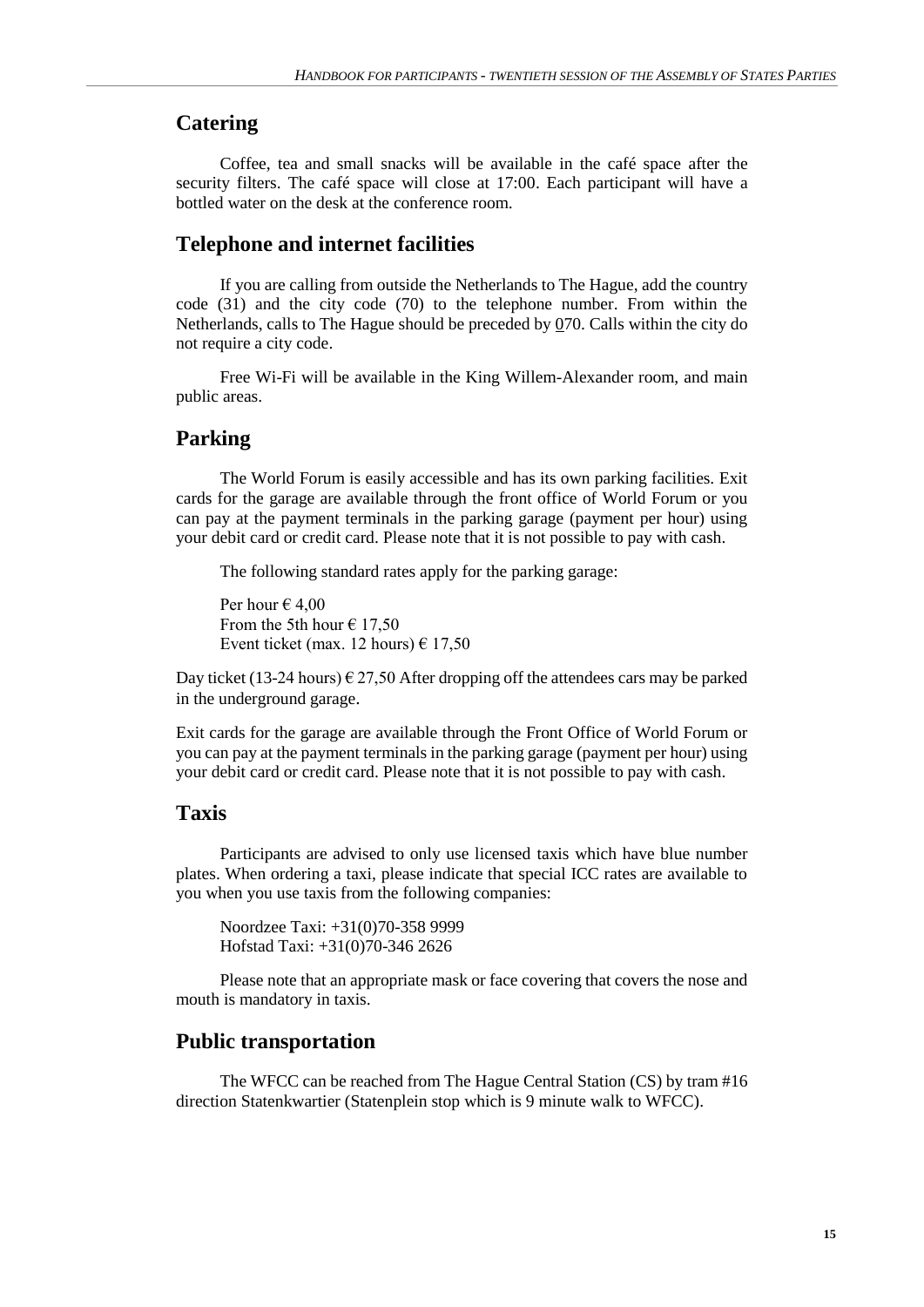From The Hague Hollands Spoor (HS), the WFCC can be reached by tram # 1 direction Scheveningen Noord (World Forum stop which is 5 minute walk to WFCC). For further details and timetables please visit [www.htm.nl.](http://www.htm.nl/)

Please note that an appropriate mask or face covering that covers the nose and mouth is mandatory in all of the public transport in the Netherlands.

## **Banking and currency exchange**

In the center of town, and at the railway stations, you will also find currency exchange facilities. The currency of the Netherlands is the euro. Credit cards are accepted at most major stores, restaurants and hotels.

## **Cloakroom**

There will be unguarded cloakroom available at the World Forum Conference Center.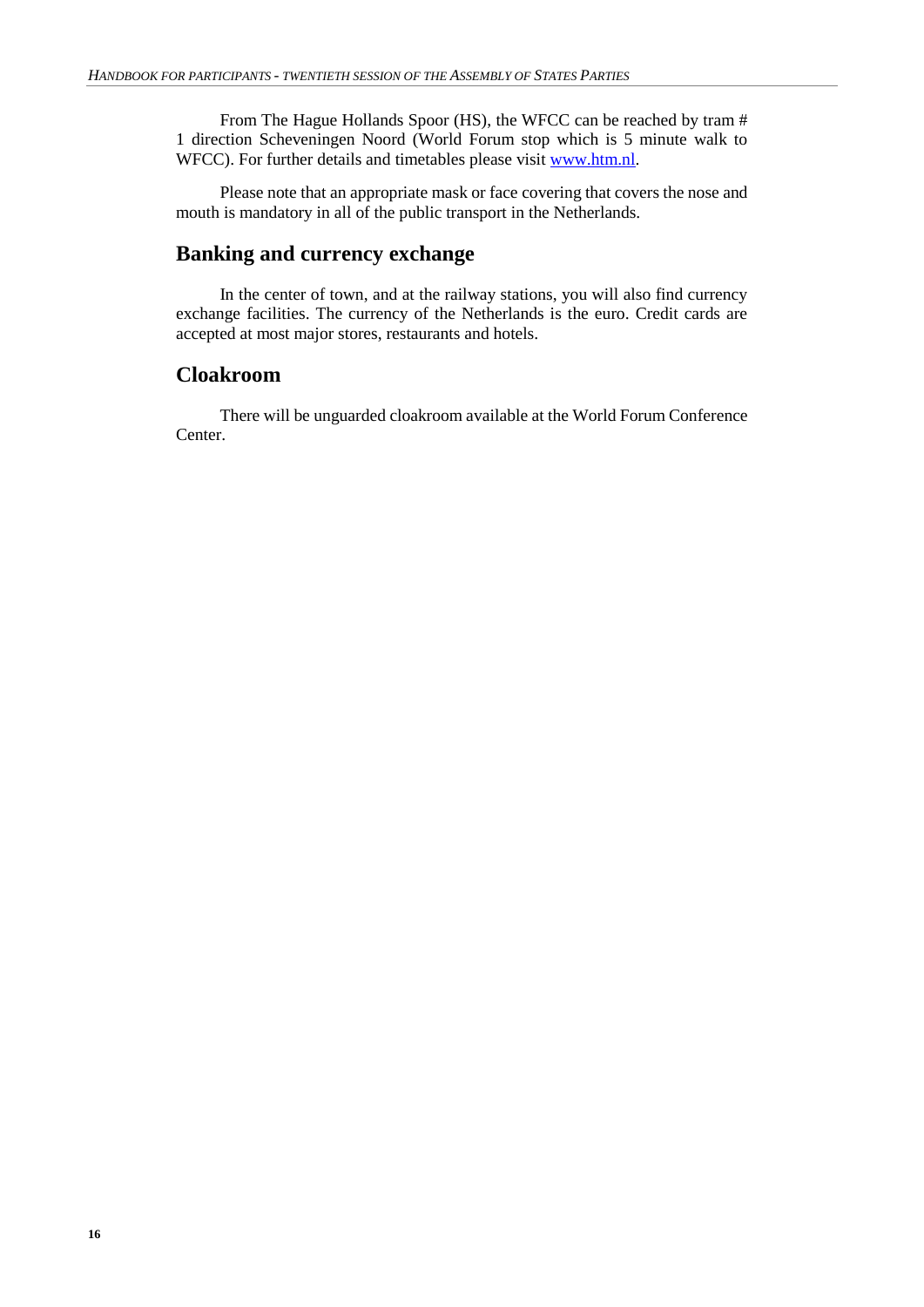## **Contact information**

### **Secretariat of the Assembly of States Parties**

## **Mailing address**

P.O. Box 19519 2500 CM The Hague The Netherlands

#### **Street address**

Oude Waalsdorperweg 10 2597 AK The Hague The Netherlands

### **Phone/Fax/Email Numbers**

Phone: +31 (0)70 799 6500 General Email: [asp@icc-cpi.int](mailto:asp@icc-cpi.int)

Mr. Renan Villacis, Director Director of the Secretariat of the Assembly of States Parties *Secretary of the Assembly*

Ms. Christiane Bourloyannis-Vrailas Senior Legal Officer

Mr. Fakhri Dajani Executive Secretary to the Committee on Budget and Finance

Ms. Gaile Ramoutar Legal Officer

Mr. Aaron Matta Legal Officer

Mr. Woong Kyu Sung Special Assistant to the President

Ms. Estera Luteranová Special Assistant to the Director

Mr. Ricardo Izquierdo Associate Legal Officer

Ms. Anxhela Furreraj Assistant Legal Officer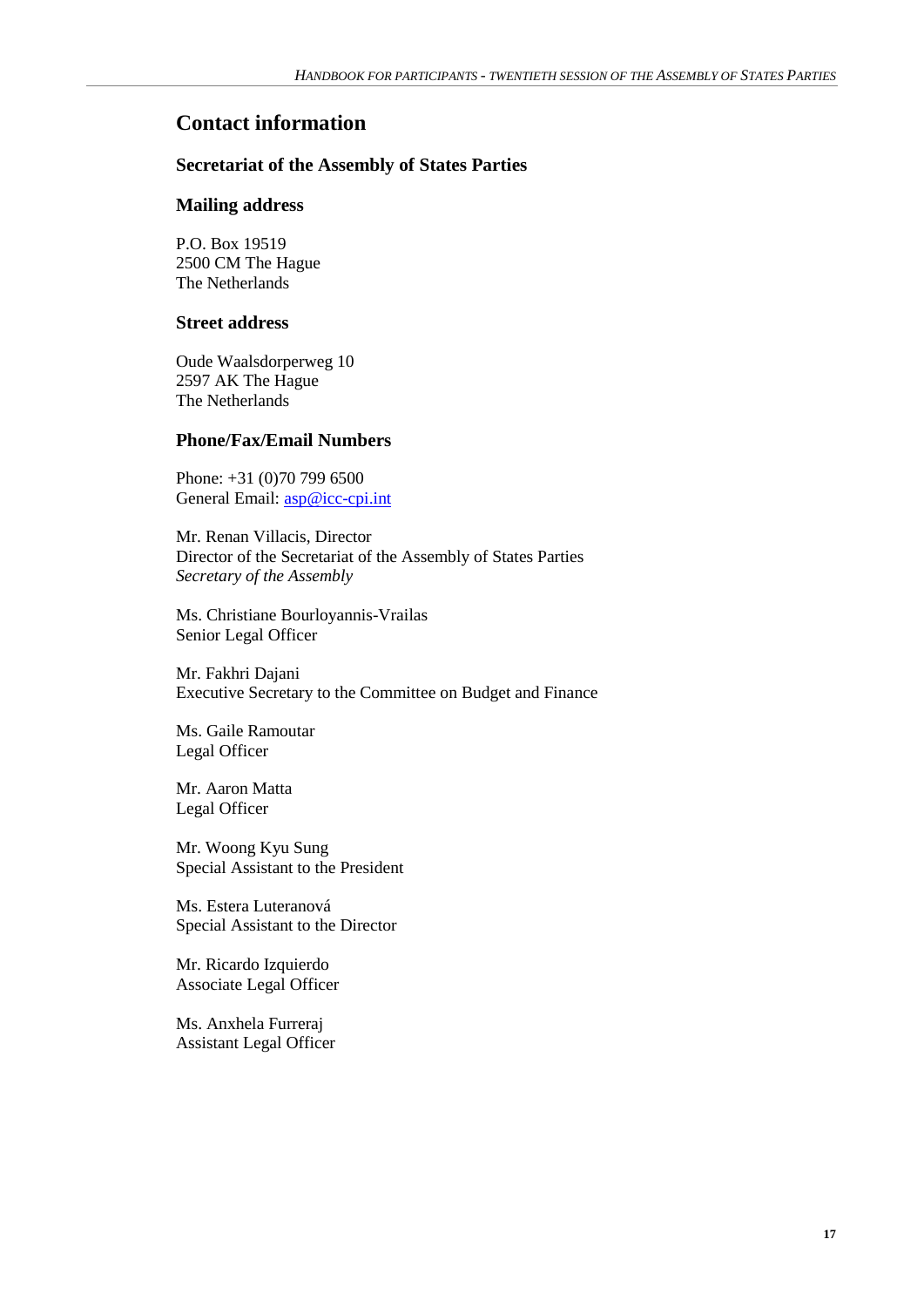## **Annex I**

## **List of States Parties**\*

**A**

[Afghanistan](http://icc-cpi.int/Menus/ASP/states+parties/Asian+States/Afghanistan.htm) [Albania](http://icc-cpi.int/Menus/ASP/states+parties/Eastern+European+States/Albania.htm) [Andorra](http://icc-cpi.int/Menus/ASP/states+parties/Western+European+and+Other+States/Andorra.htm) [Antigua and Barbuda](http://icc-cpi.int/Menus/ASP/states+parties/Latin+American+and+Caribbean+States/Antigua+and+Barbuda.htm) [Argentina](http://icc-cpi.int/Menus/ASP/states+parties/Latin+American+and+Caribbean+States/Argentina.htm) [Australia](http://icc-cpi.int/Menus/ASP/states+parties/Western+European+and+Other+States/Australia.htm) [Austria](http://icc-cpi.int/Menus/ASP/states+parties/Western+European+and+Other+States/Austria.htm) **B** [Bangladesh](http://icc-cpi.int/Menus/ASP/states+parties/Asian+States/Bangladesh.htm) [Barbados](http://icc-cpi.int/Menus/ASP/states+parties/Latin+American+and+Caribbean+States/Barbados.htm) [Belgium](http://icc-cpi.int/Menus/ASP/states+parties/Western+European+and+Other+States/Belgium.htm) [Belize](http://icc-cpi.int/Menus/ASP/states+parties/Latin+American+and+Caribbean+States/Belize.htm) [Benin](http://icc-cpi.int/Menus/ASP/states+parties/African+States/Benin.htm) [Bolivia](http://icc-cpi.int/Menus/ASP/states+parties/Latin+American+and+Caribbean+States/Bolivia.htm) (Plurinational State of) [Bosnia and Herzegovina](http://icc-cpi.int/Menus/ASP/states+parties/Eastern+European+States/Bosnia+and+Herzegovina.htm) [Botswana](http://icc-cpi.int/Menus/ASP/states+parties/African+States/Botswana.htm) [Brazil](http://icc-cpi.int/Menus/ASP/states+parties/Latin+American+and+Caribbean+States/Brazil.htm) [Bulgaria](http://icc-cpi.int/Menus/ASP/states+parties/Eastern+European+States/Bulgaria.htm) [Burkina Faso](http://icc-cpi.int/Menus/ASP/states+parties/African+States/Burkina+Faso.htm) **C** Cabo [Verde](http://icc-cpi.int/Menus/ASP/states+parties/African+States/Cape+Verde.htm) [Cambodia](http://icc-cpi.int/Menus/ASP/states+parties/Asian+States/Cambodia.htm) [Canada](http://icc-cpi.int/Menus/ASP/states+parties/Western+European+and+Other+States/Canada.htm) [Central African Republic](http://icc-cpi.int/Menus/ASP/states+parties/African+States/Central+African+Republic.htm) [Chad](http://icc-cpi.int/Menus/ASP/states+parties/African+States/Chad.htm) [Chile](http://icc-cpi.int/Menus/ASP/states+parties/Latin+American+and+Caribbean+States/Chile.htm) [Colombia](http://icc-cpi.int/Menus/ASP/states+parties/Latin+American+and+Caribbean+States/Colombia.htm) [Comoros](http://icc-cpi.int/Menus/ASP/states+parties/African+States/Comoros.htm) [Congo](http://icc-cpi.int/Menus/ASP/states+parties/African+States/Congo.htm) [Cook Islands](http://icc-cpi.int/Menus/ASP/states+parties/Asian+States/Cook+Islands.htm) [Costa Rica](http://icc-cpi.int/Menus/ASP/states+parties/Latin+American+and+Caribbean+States/Costa+Rica.htm) Côte d'Ivoire [Croatia](http://icc-cpi.int/Menus/ASP/states+parties/Eastern+European+States/Croatia.htm) [Cyprus](http://icc-cpi.int/Menus/ASP/states+parties/Asian+States/Cyprus.htm) [Czech Republic](http://icc-cpi.int/Menus/ASP/states+parties/Eastern+European+States/Czech_Republic.htm) **D** [Democratic Republic of the](http://icc-cpi.int/Menus/ASP/states+parties/African+States/Democratic+Republic+of+the+Congo.htm)  [Congo](http://icc-cpi.int/Menus/ASP/states+parties/African+States/Democratic+Republic+of+the+Congo.htm) [Denmark](http://icc-cpi.int/Menus/ASP/states+parties/Western+European+and+Other+States/Denmark.htm) [Djibouti](http://icc-cpi.int/Menus/ASP/states+parties/African+States/Djibouti.htm) [Dominica](http://icc-cpi.int/Menus/ASP/states+parties/Latin+American+and+Caribbean+States/Dominica.htm) [Dominican Republic](http://icc-cpi.int/Menus/ASP/states+parties/Latin+American+and+Caribbean+States/Dominican+Republic.htm) **E** [Ecuador](http://icc-cpi.int/Menus/ASP/states+parties/Latin+American+and+Caribbean+States/Ecuador.htm) El Salvador [Estonia](http://icc-cpi.int/Menus/ASP/states+parties/Eastern+European+States/Estonia.htm) **F**  Fiji Finland France **G** [Nauru](http://icc-cpi.int/Menus/ASP/states+parties/Asian+States/Nauru.htm) **[Netherlands](http://icc-cpi.int/Menus/ASP/states+parties/Western+European+and+Other+States/Netherlands.htm)** [New Zealand](http://icc-cpi.int/Menus/ASP/states+parties/Western+European+and+Other+States/New+Zealand.htm) Niger Nigeria

[Gabon](http://icc-cpi.int/Menus/ASP/states+parties/African+States/Gabon.htm) [Gambia](http://icc-cpi.int/Menus/ASP/states+parties/African+States/Gambia.htm) [Georgia](http://icc-cpi.int/Menus/ASP/states+parties/Eastern+European+States/Georgia.htm) [Germany](http://icc-cpi.int/Menus/ASP/states+parties/Western+European+and+Other+States/Germany.htm) [Ghana](http://icc-cpi.int/Menus/ASP/states+parties/African+States/Ghana.htm) [Greece](http://icc-cpi.int/Menus/ASP/states+parties/Western+European+and+Other+States/Greece.htm) [Grenada](http://icc-cpi.int/Menus/ASP/states+parties/Latin+American+and+Caribbean+States/Grenada.htm) [Guatemala](http://icc-cpi.int/Menus/ASP/states+parties/Latin+American+and+Caribbean+States/Guatemala.htm) [Guinea](http://icc-cpi.int/Menus/ASP/states+parties/African+States/Guinea.htm) [Guyana](http://icc-cpi.int/Menus/ASP/states+parties/Latin+American+and+Caribbean+States/Guyana.htm) **H** [Honduras](http://icc-cpi.int/Menus/ASP/states+parties/Latin+American+and+Caribbean+States/Honduras.htm) [Hungary](http://icc-cpi.int/Menus/ASP/states+parties/Eastern+European+States/Hungary.htm) **I** [Iceland](http://icc-cpi.int/Menus/ASP/states+parties/Western+European+and+Other+States/Iceland.htm) [Ireland](http://icc-cpi.int/Menus/ASP/states+parties/Western+European+and+Other+States/Ireland.htm) [Italy](http://icc-cpi.int/Menus/ASP/states+parties/Western+European+and+Other+States/Italy.htm) **J** [Japan](http://icc-cpi.int/Menus/ASP/states+parties/Asian+States/Japan.htm) [Jordan](http://icc-cpi.int/Menus/ASP/states+parties/Asian+States/Jordan.htm) **K** [Kenya](http://icc-cpi.int/Menus/ASP/states+parties/African+States/Kenya.htm) Kiribati **L** [Latvia](http://icc-cpi.int/Menus/ASP/states+parties/Eastern+European+States/Latvia.htm) [Lesotho](http://icc-cpi.int/Menus/ASP/states+parties/African+States/Lesotho.htm) [Liberia](http://icc-cpi.int/Menus/ASP/states+parties/African+States/Liberia.htm) [Liechtenstein](http://icc-cpi.int/Menus/ASP/states+parties/Western+European+and+Other+States/Liechtenstein.htm) [Lithuania](http://icc-cpi.int/Menus/ASP/states+parties/Eastern+European+States/Lithuania.htm) [Luxembourg](http://icc-cpi.int/Menus/ASP/states+parties/Western+European+and+Other+States/Luxembourg.htm) **M** [Madagascar](http://icc-cpi.int/Menus/ASP/states+parties/African+States/Madagascar+_African+States_.htm) [Malawi](http://icc-cpi.int/Menus/ASP/states+parties/African+States/Malawi.htm) [Maldives](http://icc-cpi.int/Menus/ASP/states+parties/Asian+States/Maldives.htm) [Mali](http://icc-cpi.int/Menus/ASP/states+parties/African+States/Mali.htm) [Malta](http://icc-cpi.int/Menus/ASP/states+parties/Western+European+and+Other+States/Malta.htm) [Marshall Islands](http://icc-cpi.int/Menus/ASP/states+parties/Asian+States/Marshall+Islands.htm) [Mauritius](http://icc-cpi.int/Menus/ASP/states+parties/African+States/Mauritius.htm) [Mexico](http://icc-cpi.int/Menus/ASP/states+parties/Latin+American+and+Caribbean+States/Mexico.htm) [Mongolia](http://icc-cpi.int/Menus/ASP/states+parties/Asian+States/Mongolia.htm) [Montenegro](http://icc-cpi.int/Menus/ASP/states+parties/Eastern+European+States/Montenegro.htm) **N** Namibia

North Macedonia [Norway](http://icc-cpi.int/Menus/ASP/states+parties/Western+European+and+Other+States/Norway.htm) **P**

[Panama](http://icc-cpi.int/Menus/ASP/states+parties/Latin+American+and+Caribbean+States/Panama.htm) [Paraguay](http://icc-cpi.int/Menus/ASP/states+parties/Latin+American+and+Caribbean+States/Paraguay.htm) [Peru](http://icc-cpi.int/Menus/ASP/states+parties/Latin+American+and+Caribbean+States/Peru.htm) [Poland](http://icc-cpi.int/Menus/ASP/states+parties/Eastern+European+States/Poland.htm) [Portugal](http://icc-cpi.int/Menus/ASP/states+parties/Western+European+and+Other+States/Portugal.htm)

**R**

[Republic of Korea](http://icc-cpi.int/Menus/ASP/states+parties/Asian+States/Republic+of+Korea.htm) [Republic of Moldova](http://icc-cpi.int/Menus/ASP/states+parties/Eastern+European+States/Moldova.htm) [Romania](http://icc-cpi.int/Menus/ASP/states+parties/Eastern+European+States/Romania.htm)

#### **S**

[Saint Kitts and Nevis](http://icc-cpi.int/Menus/ASP/states+parties/Latin+American+and+Caribbean+States/Saint+Kitts+and+Nevis.htm) [Saint Lucia](http://icc-cpi.int/Menus/ASP/states+parties/Latin+American+and+Caribbean+States/Saint+Lucia.htm) [Saint Vincent and the](http://icc-cpi.int/Menus/ASP/states+parties/Latin+American+and+Caribbean+States/Saint+Vincent+and+the+Grenadines.htm)  [Grenadines](http://icc-cpi.int/Menus/ASP/states+parties/Latin+American+and+Caribbean+States/Saint+Vincent+and+the+Grenadines.htm) [Samoa](http://icc-cpi.int/Menus/ASP/states+parties/Asian+States/Samoa.htm) [San Marino](http://icc-cpi.int/Menus/ASP/states+parties/Western+European+and+Other+States/San+Marino.htm) [Senegal](http://icc-cpi.int/Menus/ASP/states+parties/African+States/Senegal.htm) [Serbia](http://icc-cpi.int/Menus/ASP/states+parties/Eastern+European+States/Serbia.htm) [Seychelles](http://icc-cpi.int/Menus/ASP/states+parties/African+States/Seychelles.htm) [Sierra Leone](http://icc-cpi.int/Menus/ASP/states+parties/African+States/Sierra+Leone.htm) [Slovakia](http://icc-cpi.int/Menus/ASP/states+parties/Eastern+European+States/Slovakia.htm) [Slovenia](http://icc-cpi.int/Menus/ASP/states+parties/Eastern+European+States/Slovenia.htm) [South Africa](http://icc-cpi.int/Menus/ASP/states+parties/African+States/South+Africa.htm) [Spain](http://icc-cpi.int/Menus/ASP/states+parties/Western+European+and+Other+States/Spain.htm) State of Palestine [Suriname](http://icc-cpi.int/Menus/ASP/states+parties/Latin+American+and+Caribbean+States/Surinam.htm) [Sweden](http://icc-cpi.int/Menus/ASP/states+parties/Western+European+and+Other+States/Sweden.htm) [Switzerland](http://icc-cpi.int/Menus/ASP/states+parties/Western+European+and+Other+States/Switzerland.htm)

### **T**

[Tajikistan](http://icc-cpi.int/Menus/ASP/states+parties/Asian+States/Tajikistan.htm) [Timor-Leste](http://icc-cpi.int/Menus/ASP/states+parties/Asian+States/Timor+Leste.htm) [Trinidad and Tobago](http://icc-cpi.int/Menus/ASP/states+parties/Latin+American+and+Caribbean+States/Trinidad+and+Tobago.htm) [Tunisia](http://icc-cpi.int/Menus/ASP/states+parties/African+States/Tunisia.htm)

## **U**

[Uganda](http://icc-cpi.int/Menus/ASP/states+parties/African+States/Uganda.htm) [United Kingdom](http://icc-cpi.int/Menus/ASP/states+parties/Western+European+and+Other+States/United+Kingdom.htm) of Great Britain and Northern Ireland [United Republic of Tanzania](http://icc-cpi.int/Menus/ASP/states+parties/African+States/United+Republic+of+Tanzania.htm) [Uruguay](http://icc-cpi.int/Menus/ASP/states+parties/Latin+American+and+Caribbean+States/Uruguay.htm)

### **V**

[Vanuatu](http://icc-cpi.int/Menus/ASP/states+parties/Asian+States/Vanuatu.htm) Venezuela (Bolivarian Republic of)

# **Z**

Zambia

\* As of 21 September 2020, 123 countries are States Parties to the Rome Statute of the International Criminal Court. Out of them 33 are African States, 19 ar[e Asia-Pacific States,](http://www.icc-cpi.int/region&id=4.html) 18 are fro[m Eastern Europe,](http://www.icc-cpi.int/region&id=2.html) 28 are fro[m Latin America and the Caribbean,](http://www.icc-cpi.int/region&id=5.html) and 25 are from [Western Europe and other States.](http://www.icc-cpi.int/region&id=1.html) United Nations Treaty Collection link to the Rome Statute of the ICC: [https://treaties.un.org/Pages/ViewDetails.aspx?src=TREATY&mtdsg\\_no=XVIII-10&chapter=18&clang=\\_en.](https://treaties.un.org/Pages/ViewDetails.aspx?src=TREATY&mtdsg_no=XVIII-10&chapter=18&clang=_en)